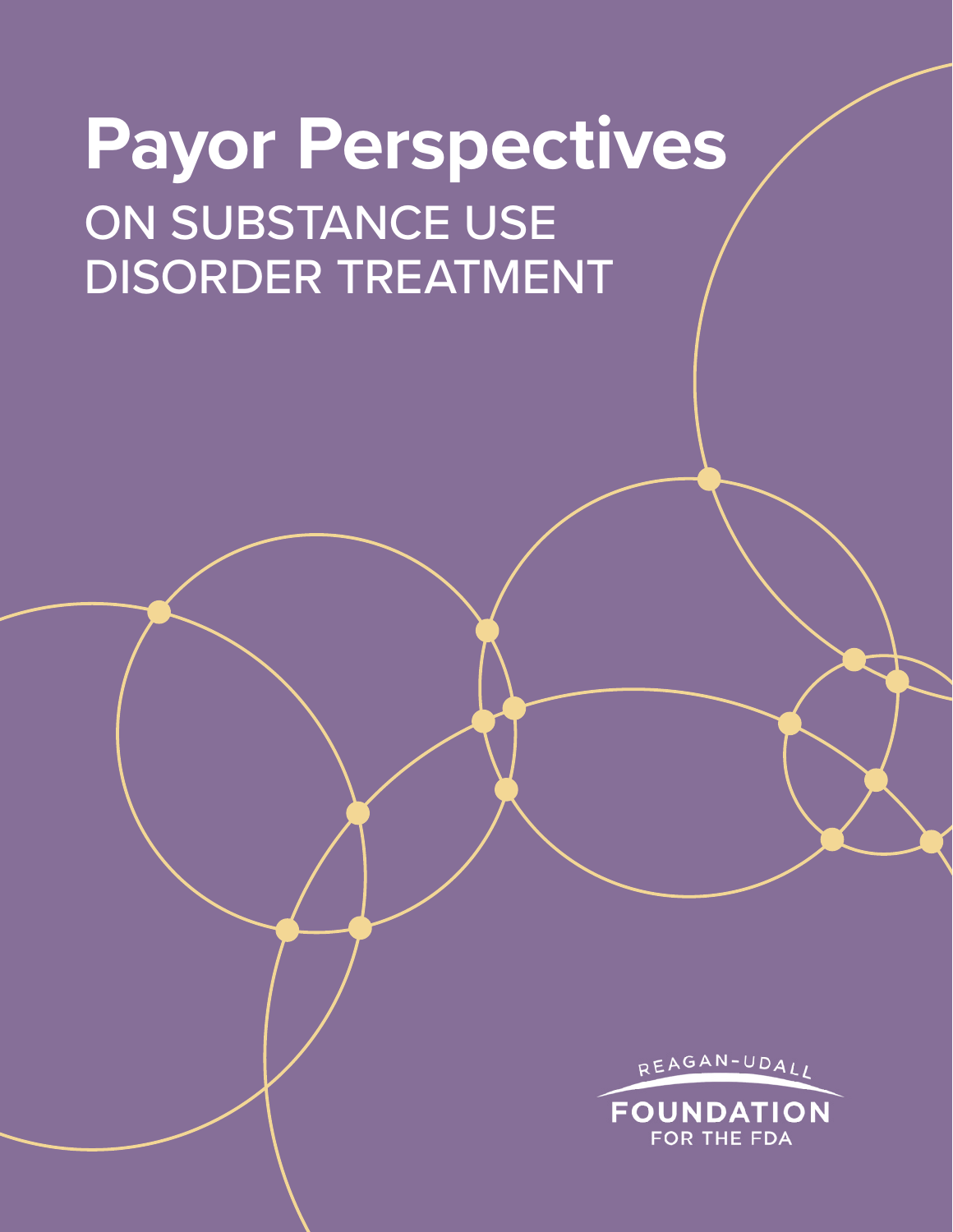## List of Abbreviations

| <b>ASAM</b>              | American Society of Addiction Medicine                                             |
|--------------------------|------------------------------------------------------------------------------------|
| <b>CDC/NCHS</b>          | Centers for Disease Control and Prevention's National Center for Health Statistics |
| <b>CMS</b>               | Center for Medicare and Medicaid Services                                          |
| <b>CDER</b>              | Center for Drug Evaluation and Research                                            |
| ED                       | <b>Emergency Department</b>                                                        |
| <b>MCO</b>               | Managed Care Organization                                                          |
| <b>MAT</b>               | <b>Medication Assisted Treatment</b>                                               |
| <b>MOUD</b>              | Medications for Opioid Use Disorder                                                |
| <b>OTP</b>               | <b>Opioid Treatment Programs</b>                                                   |
| <b>OUD</b>               | Opioid Use Disorder                                                                |
| <b>P&amp;T Committee</b> | Pharmacy and Therapeutics Committee                                                |
| <b>SAMHSA</b>            | Substance Abuse and Mental Health Services Administration                          |
| <b>SUD</b>               | Substance Use Disorder                                                             |
| <b>WHO</b>               | World Health Organization                                                          |

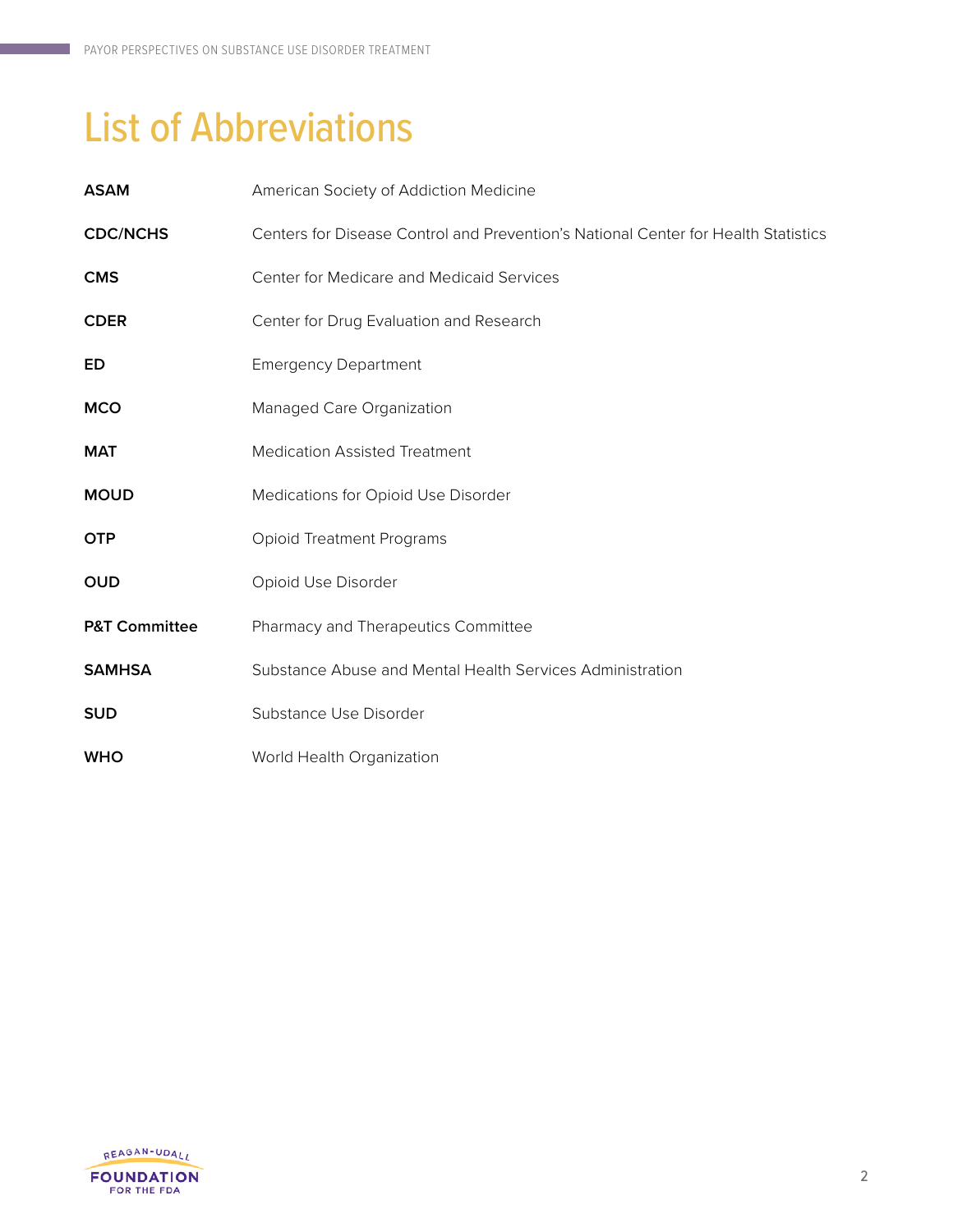## Executive Summary

On Thursday, March 11, 2021, the Reagan-Udall Foundation for the FDA (FDA Foundation) convened, in conjunction with the Center for Drug Evaluation and Research (CDER) at the U.S. Food and Drug Administration (FDA), a roundtable on "Payor Perspectives on Substance Use Disorder Treatment." The purpose of the roundtable was to hear different key stakeholders' perspectives on health insurance coverage of pharmacological treatments for substance use disorder (SUD). Given concerns regarding access to SUD treatment, particularly pharmacological treatment, the FDA wanted to understand in more granularity the factors that impact the availability of treatment, particularly health insurance coverage, for individuals with SUD. This information could potentially help inform the development and evaluation of new treatments for SUD, particularly treatments for stimulant use disorder (StUD), for which specific medications have not yet been approved by FDA.

In response to this request, the FDA Foundation convened a group of stakeholders from the health insurance sector, patient groups, recovery support organizations, health economists, clinicians, and government officials to discuss the dynamics of SUD treatment from the payor perspective. This closed-door discussion allowed for candid sharing of views, particularly from those involved in the financial support of both pharmacological and psychosocial therapy for individuals with SUD. Following "Chatham House" rules, the participants shared their personal and professional experiences in supporting such treatment in a frank and open manner. Among the high-level takeaways of this meeting, we heard:

- FDA labeling impacts payor decisions but does not, by itself, determine health insurance coverage. Other factors come into play, including deliberations by internal committees within the payor organizations (both private and public) and negotiations with the product sponsor or manufacturer. Payors consider real-world evidence about the effectiveness of the product, and, separately, the extent to which the FDA label reflects the "lived experience" of individuals with SUD.
- Cost-effectiveness studies of medications for SUD, specifically medications for opioid use disorder (MOUD), with or without accompanying psychosocial therapy, indicate that benefits of medications for SUD far outweigh the costs. The benefits generally accrue in the form of lower overall healthcare costs, despite higher outpatient and prescription costs. Other economic benefits include increased productivity and less premature mortality.
- SUD is increasingly viewed by payors as a chronic disease. Facilitating the maintenance of pharmacologic treatment for individuals with SUD leads to fewer relapses and thus lowers overall costs for payors and society as a whole. Recognizing that individuals\* change health plans periodically, managing these transitions smoothly between plans with fewer disruptions and/or sudden increases in out-of-pocket costs leads to fewer adverse medical events and lower costs to payors. Labeling that emphasizes the importance of adherence, chronically, could be beneficial.
- As the medical and economic benefits of pharmacotherapy have been increasingly accepted, and the recognition that SUD is a chronic disease has grown, benefit and payment design practices that served to limit access to MOUD are gradually being phased out. However, there still exist some barriers to access in the form of state and Federal regulations designed initially to prevent abuse or misuse of opioids. Some of

For the purposes of this white paper, "beneficiaries" refer to participants in government-supported health insurance programs such as Medicaid, while "enrollees" refer to participants in commercial insurance programs. "Individuals" applies when referring to both.

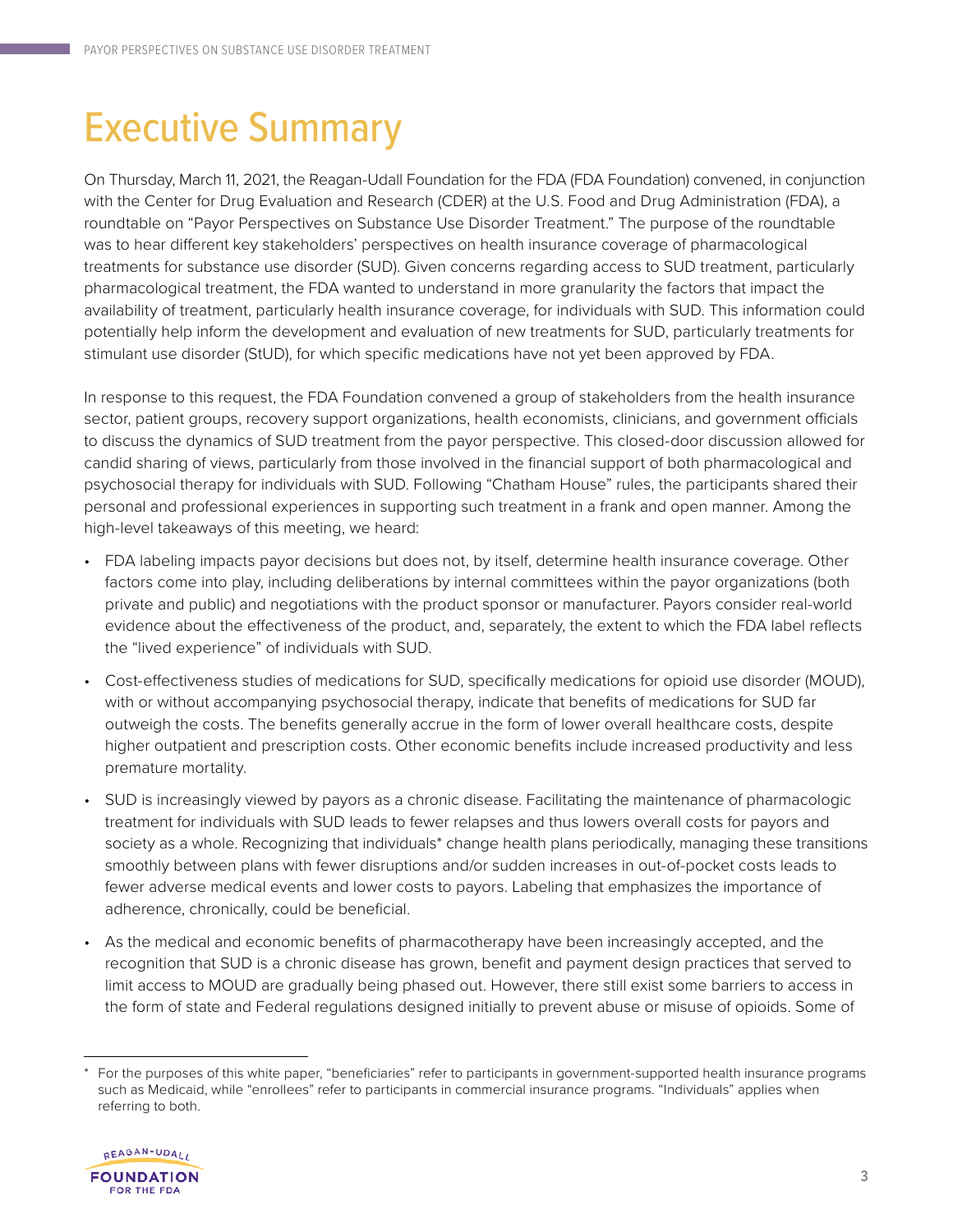these barriers are being reconsidered; for example, the Department of Health and Human Services released new practice guidelines in April 2021 that exempt many prescribers from federal certification requirements, including training, that are part of the process for obtaining a waiver to treat up to 30 patients with buprenorphine.

• While Medicaid is still the largest insurer of individuals with SUD, the United States is seeing an increase in the numbers of individuals with SUD who are enrolled in Medicare, reflecting an aging of this population.

The perspectives of payors are useful in understanding the entire ecosystem of healthcare in the United States, particularly behavioral/mental health, which in many ways is treated separately from physical health. Convenings such as the March 11 roundtable serve to inform FDA and applicants how FDA approval and content of labeling may impact access to those medications and contribute to the broader FDA mission to protect and advance public health.

This activity is one part of a multi-part Foundation project related to substance use disorder. The multipart project is supported by the Food and Drug Administration (FDA) of the U.S. Department of Health and Human Services (HHS) as part of an overall award of \$197,943 of federal funds (100% of the project). The contents are those of the author(s) and do not necessarily represent the official views of, nor an endorsement, by FDA, HHS, or the U.S. Government. For more information, please visit [FDA.gov.](https://www.fda.gov)

### ABOUT THE REAGAN-UDALL FOUNDATION FOR THE FDA

The Reagan-Udall Foundation for the FDA (FDA Foundation) is an independent 501(c)(3) created by Congress to advance regulatory science to help the U.S. Food and Drug Administration accomplish its mission. The FDA Foundation works to improve health and safety through stakeholder engagement and public-private partnerships that facilitate innovation, foster the use of real-world evidence, and identify modern tools and polices to keep pace with today's rapidly evolving science. [www.reaganudall.org](https://www.reaganudall.org)

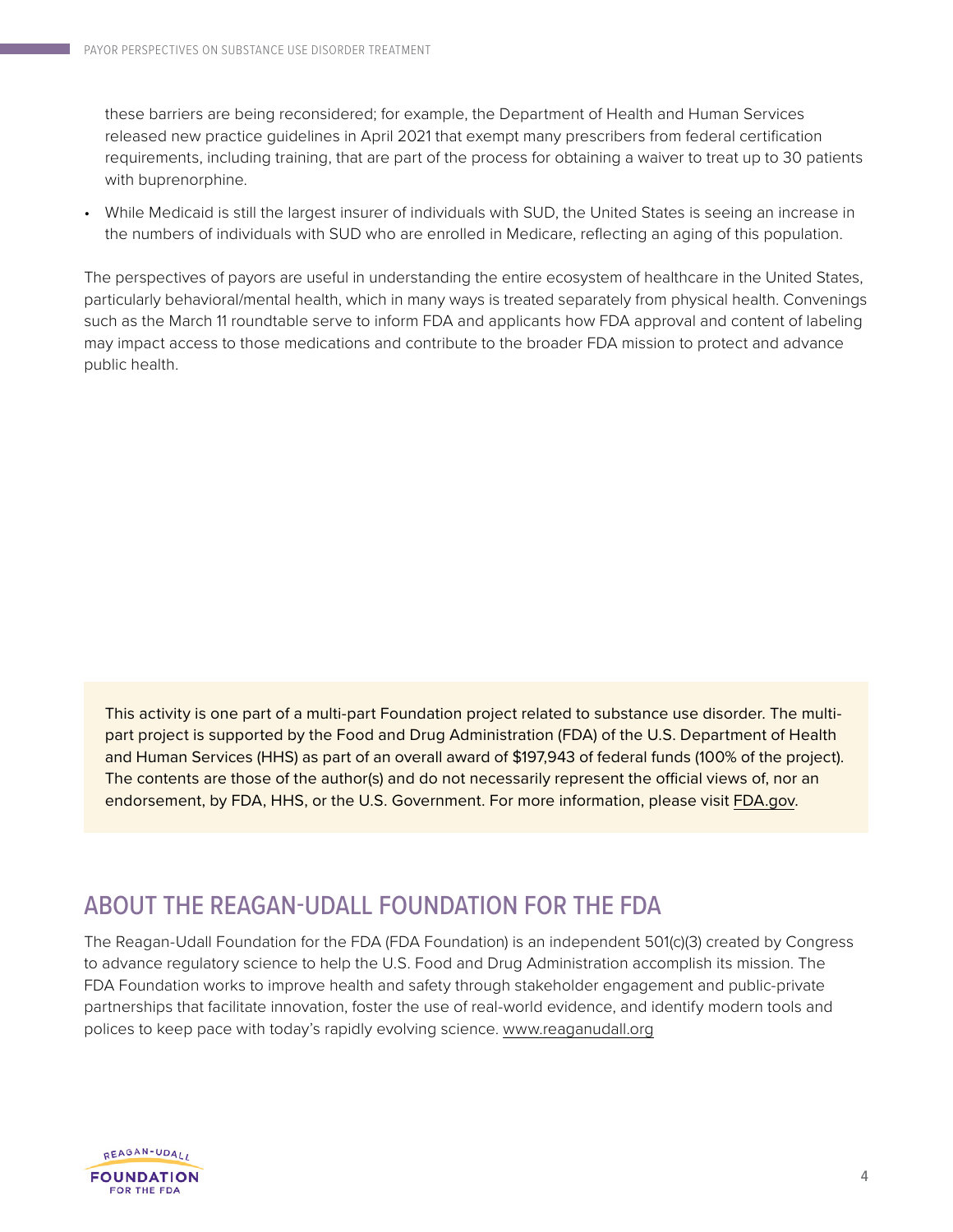## Introduction

At the March 11, 2021, roundtable on "Payor Perspectives on Substance Use Disorder Treatment" convened by the FDA Foundation in conjunction with FDA, participants in the meeting included stakeholders from, or with experience in, health plans, managed care organizations, state Medicaid programs, pharmacy benefits, patient advocacy groups, and Federal agencies.

The purpose of the roundtable was to gather perspectives on the coverage of pharmacotherapy for SUD. The FDA wanted to understand better the factors that impact the availability of treatment, particularly pharmacy and medical benefits of health insurance, for individuals with SUD. Understanding the dynamics of pharmaceutical benefits decision-making can help inform the development, evaluation, and labeling of treatments for SUD, particularly new treatments for stimulant use disorder (StUD) and polysubstance use.

The authorization of health plan coverage for specific medications is a question informed but not directed by FDA approval. FDA approval is the threshold requirement for coverage consideration but does not, by itself, determine whether an individual with SUD has access to medication for SUD. FDA approval typically considers a product's safety and effectiveness in isolation. Clinical endpoints that FDA has used in reviewing and approving SUD medications are not the only endpoints that payors consider when evaluating treatments for pharmaceutical benefit coverage.

Patient advocates and providers underscored that successful SUD treatment is not the same for all; abstinence is not the sole criterion of success. Payors also consider the range of available treatments (including those not involving medication, such as behavioral therapies and device-based treatment), cost-effectiveness and real-world effectiveness of those treatments, and the needs of their covered lives/beneficiary population at an individual level. Other criteria used to determine access to medications include those intended to guide the practice of medicine, e.g., American Society of Addiction Medicine (ASAM) criteria, and those designed for cost-control reasons and/or to prevent fraud, diversion, misuse, and abuse.

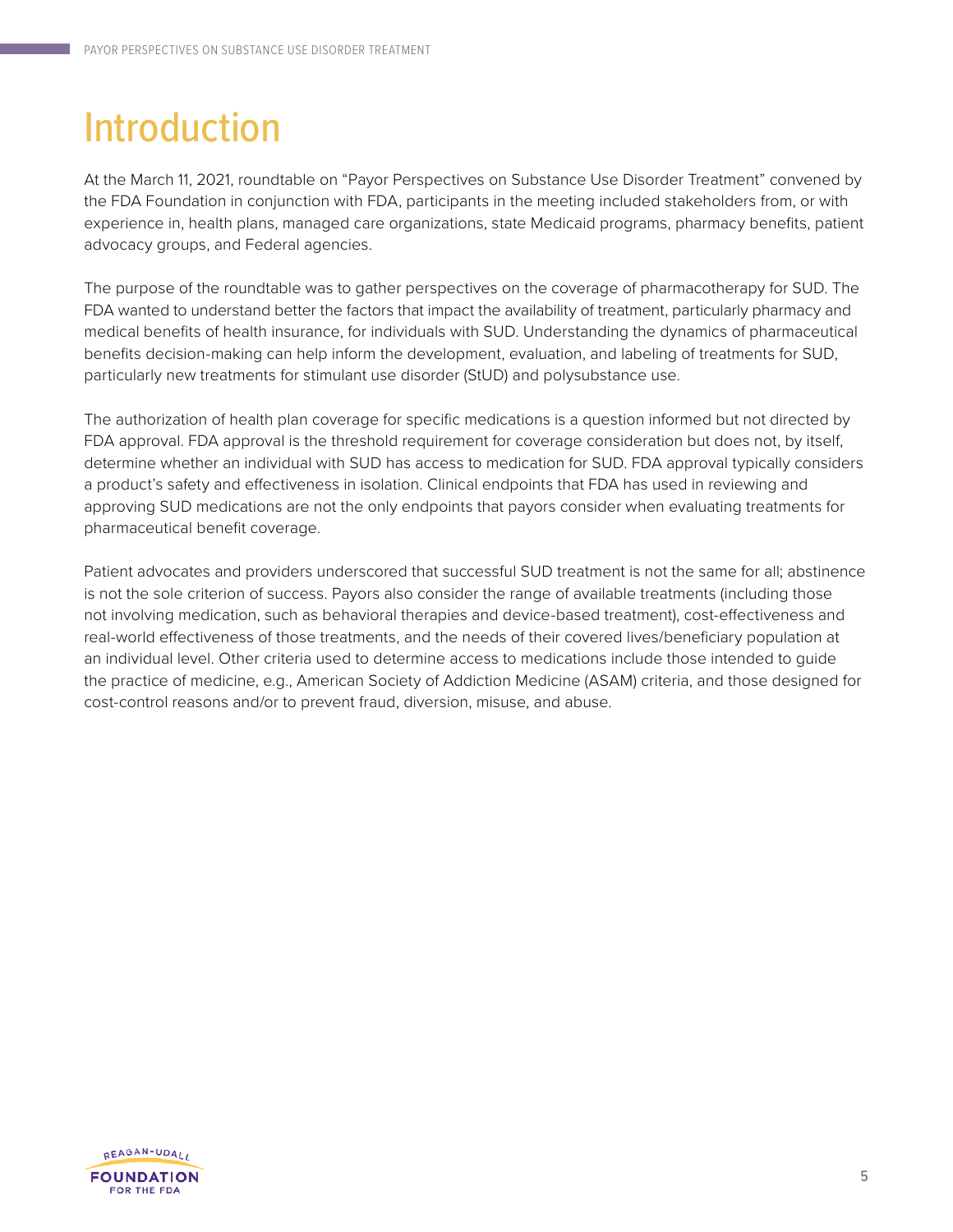## Current Status of SUD Treatments

Deaths due to drug overdose have increased sharply in recent years. According to the Centers for Disease Control and Prevention's National Center for Health Statistics, an estimated 100,306 drug overdose deaths occurred in the 12-month period ending April 2021, an increase of 28.5% from the 78,056 deaths during the same period the year before. While the major increase was due to opioid overdose, overdose deaths from synthetic opioids, e.g., fentanyl, and stimulants also increased during this 12-month period.<sup>1</sup>

According to the Substance Abuse and Mental Health Services Administration (SAMHSA), SUD refers to a cluster of cognitive, behavioral, and physiological symptoms indicating that the individual continues using the substance despite significant substance-related problems such as impaired control, social impairment, risky use, and pharmacological tolerance and withdrawal.<sup>2</sup> For the purposes of this white paper, two main types of SUD are being considered—StUD and opioid use disorder (OUD). Alcohol, tobacco, and caffeine are not included unless used alongside (other) stimulants.

StUD includes the misuse of stimulant substances such as cocaine, methamphetamine, and amphetamines. Overall, prescription stimulant non-medical use (misuse and abuse) impacts about 5 million adults in the United States, mostly involving amphetamines.<sup>3</sup> The population most impacted by stimulant use is young adults (18–29 years old).<sup>4</sup> In a recent study published in *JAMA Psychiatry*, methamphetamine overdose deaths surged nearly five-fold between 2012 and 2018, with American Indians and Alaska Natives having the highest death rates overall.<sup>5</sup> Currently, there are no medications that have been demonstrated to be effective for StUD and thus none approved by FDA. Available non-pharmacological treatments for StUD include psychosocial therapy and contingency management.

OUD includes the misuse of opioid substances such as codeine, heroin, morphine, opium, and prescription drugs such as methadone, oxycodone, and hydrocodone. In 2018, an estimated 2 million people had an OUD, which includes prescription pain medication containing opiates and heroin.<sup>6</sup> Taking opioids as directed by a prescriber is not considered an OUD.

Per SAMHSA<sup>7</sup> , "Medication-assisted treatment (MAT)\* is the use of medications, in combination with counseling and behavioral therapies, to provide a 'whole-patient' approach to the treatment of [SUDs]." Medications for SUD are approved by FDA, and treatment programs are clinically driven and tailored to meet each individual's needs.

Available treatments for OUD include psychosocial therapy and medications. Currently, FDA has a few approved medications for the treatment of OUD (referred to as MOUD or "medications for OUD"). Methadone<sup>8</sup>, an opioid agonist, mimics other opioids, reducing craving and pain without full effects of other opioids. Buprenorphine<sup>9</sup> is a partial opioid agonist, activating opioid receptors. As a partial agonist, rather than a full agonist like methadone or morphine, buprenorphine has properties that make it less subject to nonmedical use.

<sup>\*</sup> "Medication-assisted Treatment" or MAT is no longer preferred terminology. Instead, "medications for opioid use disorder" or MOUD is the recommended term as it aligns with the waw psychiatric medications are understood. See [https://www.](https://www.drugabuse.gov/nidamed-medical-health-professionals/health-professions-education/words-matter-terms-to-use-avoid-when-talking-about-addiction) [drugabuse.gov/nidamed-medical-health-professionals/health-professions-education/words-matter-terms-to-use-avoid-when](https://www.drugabuse.gov/nidamed-medical-health-professionals/health-professions-education/words-matter-terms-to-use-avoid-when-talking-about-addiction)[talking-about-addiction](https://www.drugabuse.gov/nidamed-medical-health-professionals/health-professions-education/words-matter-terms-to-use-avoid-when-talking-about-addiction) for additional insight on appropriate terminology.

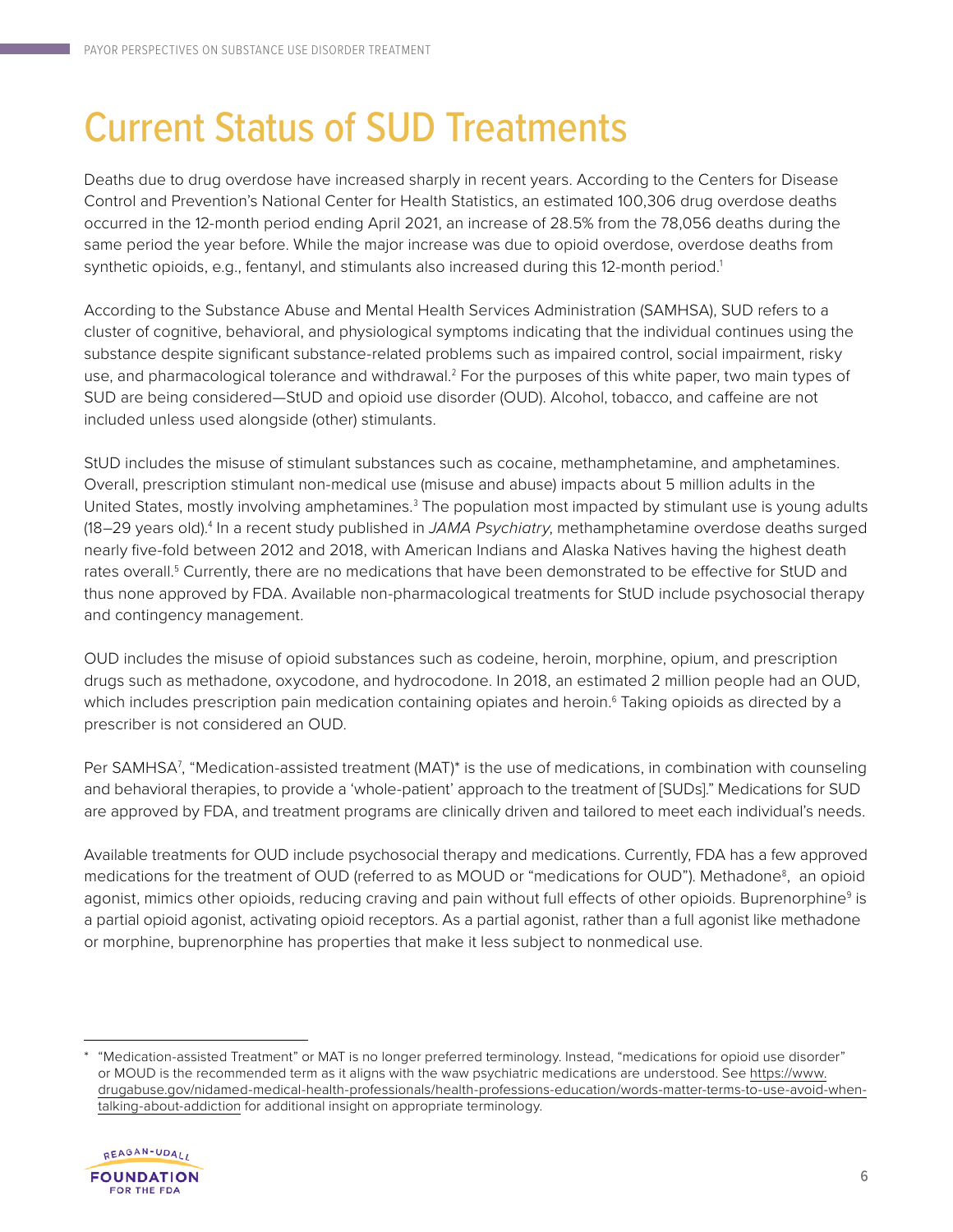Naltrexone<sup>10</sup> is the third medication approved to treat OUD and is available both in tablet and injectable formulations. Naltrexone is a highly effective opioid antagonist that tightly binds to new opiate receptors. Because it has a higher affinity for these receptors than heroin, morphine, or methadone, naltrexone displaces those drugs from receptors and blocks their effects.

Both naltrexone and buprenorphine have long-acting and short-acting formulations. Methadone can only be dispensed for OUD treatment in approved facilities, while buprenorphine and naltrexone may be prescribed and dispensed through traditional channels and with the appropriate authorization (see discussion on DATA 2000 legislation). Clinical trials indicate that all three are effective in preventing relapses post-detoxification.

According to SAMHSA, OUD has decreased steadily over the past few years, from 2.1 million individuals aged 12 and above with OUD in 2016 to 1.6 million in 2019 (see chart on left below).<sup>11</sup> Meanwhile, access to MOUD has gradually increased over the last few years (see chart on the right below). However, the need for greater access to MOUD still remains, as noted below. Results from the 2020 National Survey on Drug Use and Health were recently released. In this edition of the survey, the criteria for assessing OUD changed from DSM-IV to DSM-5, resulting in an inability to compare assessments to prior years.<sup>12</sup>



*Source: SAMHSA, National Survey on Drug Use and Health, 2019*

Polysubstance use is the misuse of multiple substances over time and may include a combination of both licit and illicit substances. In some cases, the individual transitions from regulated products to illicit substances or vice versa. Polysubstance use is common—if a person is having problems with one substance, they are likely using, and may be having problems with, other substances. The shifting use and availability of different substances have created a complicated landscape for developing SUD treatments generally.

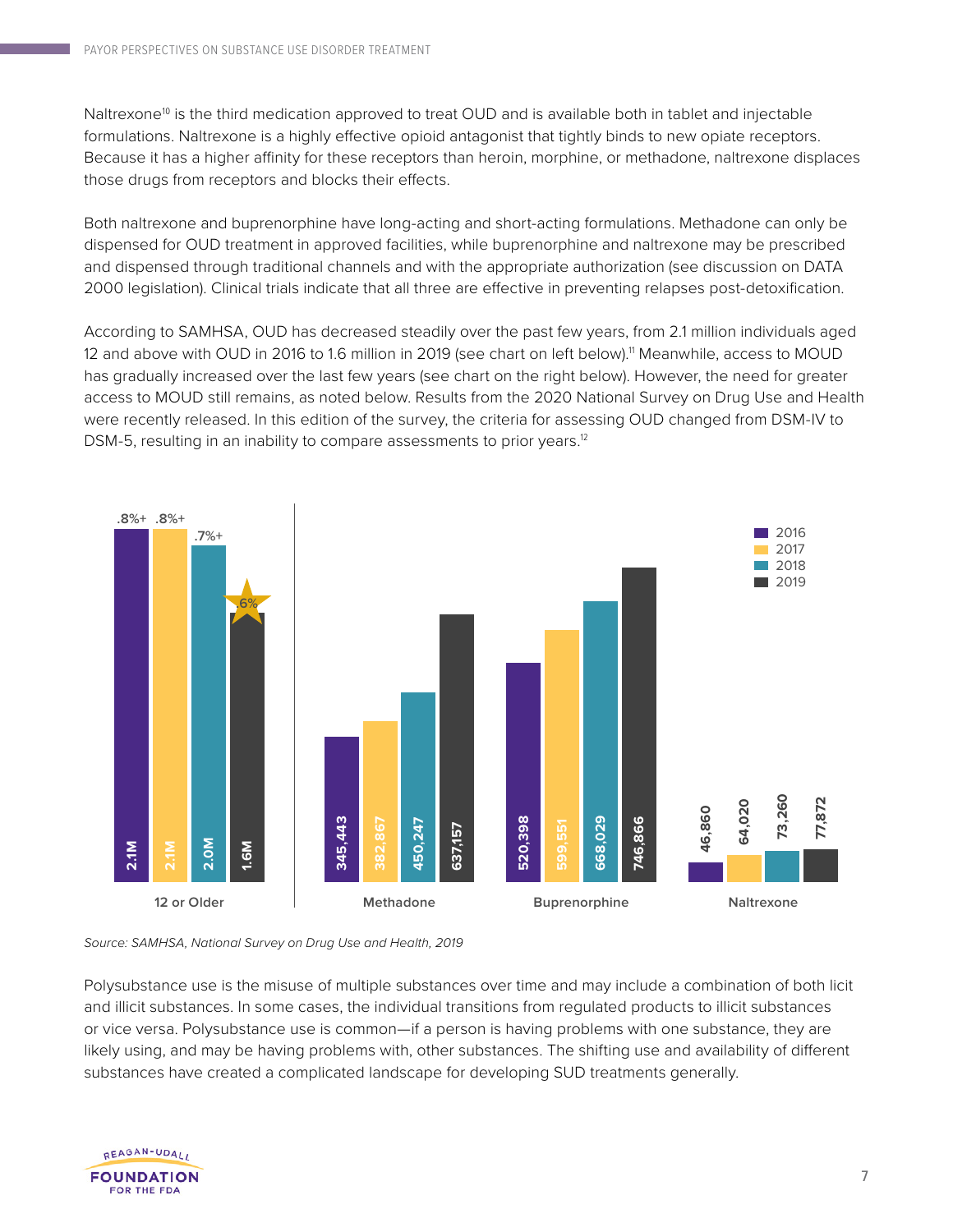### The Complex Ecosystem of Health Insurance Pharmacy Benefit Coverage of SUD Treatments

Fortunately, SUDs are treatable. But SUDs are often chronic in nature, with symptom recurrence rates similar to those for other well-characterized chronic medical illnesses, such as diabetes, hypertension, and asthma, which also have both physiological and behavioral components. Because relapse is common—and similar in consequence—across these illnesses, clinical guidelines suggest SUD should be treated like any other chronic illness.<sup>13</sup>

The United States, as well as many other countries, has had a long history of treating mental health issues separately from physical health. As a result, coverage of mental health services, including SUD treatment, has also been managed separately from coverage of physical medicine treatment. This landscape continues to change. The 2008 Mental Health Parity and Addiction Equity Act prevents group health plans and health insurance issuers that choose to provide mental health or SUD benefits from imposing less favorable benefit limitations on those benefits compared to medical/surgical benefits.<sup>14</sup> The 2010 Affordable Care Act required health plans for small groups and individuals on the health insurance exchange to cover mental health services, at a level comparable to medical services. Finally, in 2016, this same mandate was extended to Medicaid managed-care plans. Thus, applicable insurers must not charge higher copays or deductibles for mental health care.<sup>15</sup> However, some health plans, including some state Medicaid programs and state government employee plans, are able to opt out of some of the provisions in these laws, including the parity requirements.<sup>16, 17</sup>

A 2016 review of economic evaluation studies<sup>18</sup> indicated that MOUD is associated with lower total healthcare costs, despite higher outpatient and prescription costs. The costs of treatment were largely offset by lower utilization of high-cost services such as visits to the emergency department (ED) and inpatient care. In addition, there were lower criminal justice-related costs. The review concluded that methadone maintenance therapy was the most economically advantageous, but that the cost-effectiveness of buprenorphine and naltrexone, with and without contingency management and other techniques, was promising but not conclusive. See Appendix 1 for more background on economic evaluation studies.

Despite evidence of clinical and cost-effectiveness, the uptake of MOUD has not met the expectations of many. According to a study by Reutsch.<sup>19</sup> fewer than 50 percent of all patients with OUD receive MOUD of any form. Worldwide, the World Health Organization estimates that fewer than 10 percent of people who need MOUD have access to medication.<sup>20</sup> There are multiple reasons behind this lack of uptake. Doctors and other prescribers may not be adequately trained or may not be comfortable working with patients requiring MOUD. Some have identified other challenges that impact access to SUD treatment (see text box for barriers suggested by roundtable participants).

### **Barriers to SUD Treatment**

- 7 The historical disconnect between healthcare and SUD treatment providers
- **7** The lack of healthcare professionals trained to prescribe MOUD
- SUD treatment providers who do not fully embrace MOUD or simply prefer behavioral counseling and other non-pharmacological interventions
- 7 SUD treatment providers who lack prescribing authority
- $\overline{\phantom{a}}$  Insurance coverage parameters that serve as a barrier to access

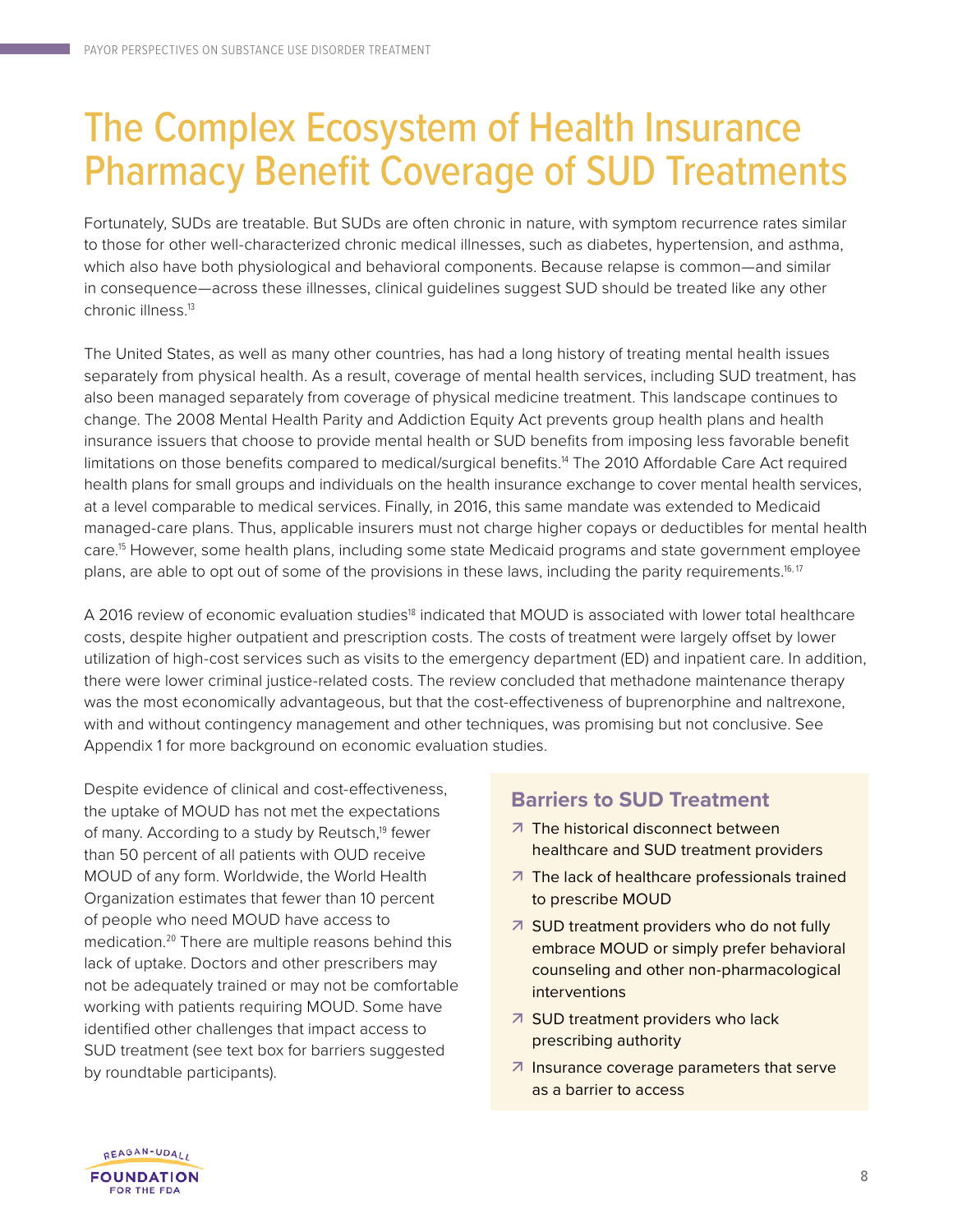This roundtable focused on the insurance coverage component of MOUD uptake, with an intent to better understand potential payor environments for future medications for StUD. Self-pay, while not a focus of discussion during the roundtable, is also a key part of the payment ecosystem for SUD treatment. For example, one national study of ambulatory visits in which buprenorphine was prescribed found that visits by self-pay patients accounted for nearly 40 percent of all visits.<sup>21</sup> Practices preferring or only accepting self-pay patients may affect treatment uptake by limiting access to individuals who can afford out-of-pocket costs, though they may also provide a welcome degree of anonymity to individuals who would otherwise avoid treatment due to stigma-related concerns.

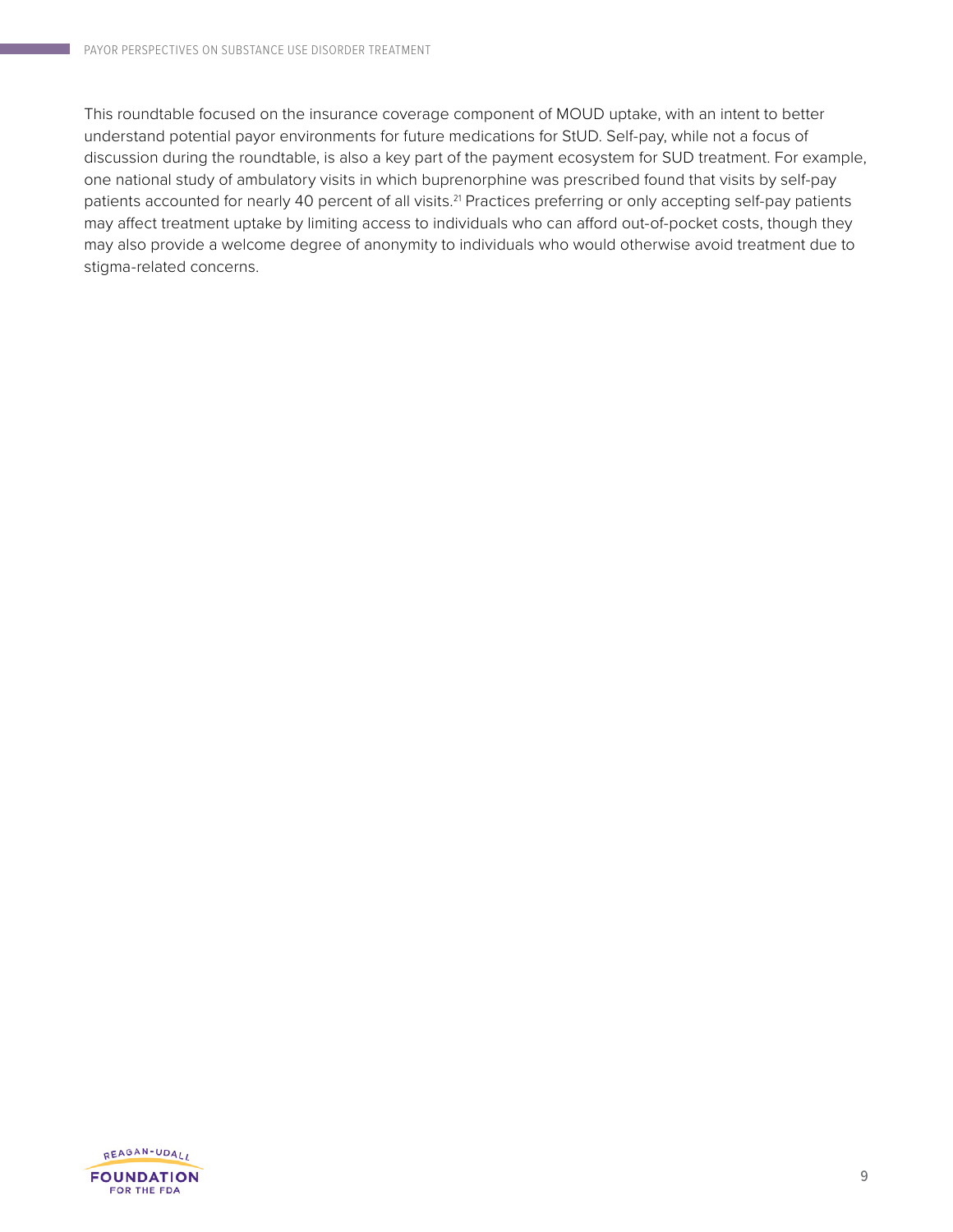## Key Perspectives

As noted previously and in the appendix, the economic benefits of SUD treatment, with and without medication, are well-established. Financial support for treatment can come from multiple sources, primarily health insurance. In the United States, we have multiple forms of health insurance, both public and private, each with their own set of limits and exclusions, which adds to the complex ecosystem of pharmacy benefit coverage. Below are brief descriptions of various forms of health insurance and their intersections with SUD treatment.

Medicaid is the largest payor for SUD treatment.<sup>22</sup> Section 1006(b) of the SUPPORT Act requires states to provide Medicaid coverage for MOUD.<sup>23</sup> According to a 2018 report by SAMHSA<sup>24</sup>, all state Medicaid programs provide coverage for some form of MOUD, but not necessarily all forms of medication, e.g., extended-release forms. Furthermore, different states will have different combinations of benefit design limits, including prior authorization requirements and pharmacy benefits administered by managed care plans, creating a patchwork of programs and access that varies from state to state.

### **Medicaid 54% Private 26% Uninsured 20%**

### **Nonelderly Adults with Opioid Use Disorder Who Received Any Treatment in Past Year, by Insurance Status, 2017**

**Total Nonelderly Adults with OUD Who Received Treatment: 617,000**

NOTE: Nonelderly adults are 18 to 64 years. Any treatment includes receiving drug and/or alcohol treatment at any of the following in the past year: inpatient hospital, residential rehabilitation, outpatient rehabilitation, mental health center, and private doctors' office. Excludes those in the other insurance category due to statistical unreliability.

#### *Source: Kaiser Family Foundation [Issue Brief](https://files.kff.org/attachment/Issue-Brief-The-Opioid-Epidemic-and-Medicaids-Role-in-Facilitating-Access-to-Treatment), May 2019*

State Medicaid programs routinely use benefit management tools to contain expenditures and guide use of medications, such as prior authorization or step-therapy. Several states require evidence that the patient is also receiving concurrent psychosocial treatment. Finally, quantity or dosing limits are common; some states impose lifetime Medicaid-funded treatment limits on SUD therapy.<sup>25</sup>

As with some private health plans, some state Medicaid programs use managed care organizations (MCOs) to administer behavioral health benefits, including pharmacy benefits, while in other states, e.g., California, SUD services are handled separately, outside of MCOs. In general, these MCOs administer benefits according to state regulations, using evidence-based guidelines, e.g., those from ASAM, to guide prior authorizations, preferred drug lists, etc.

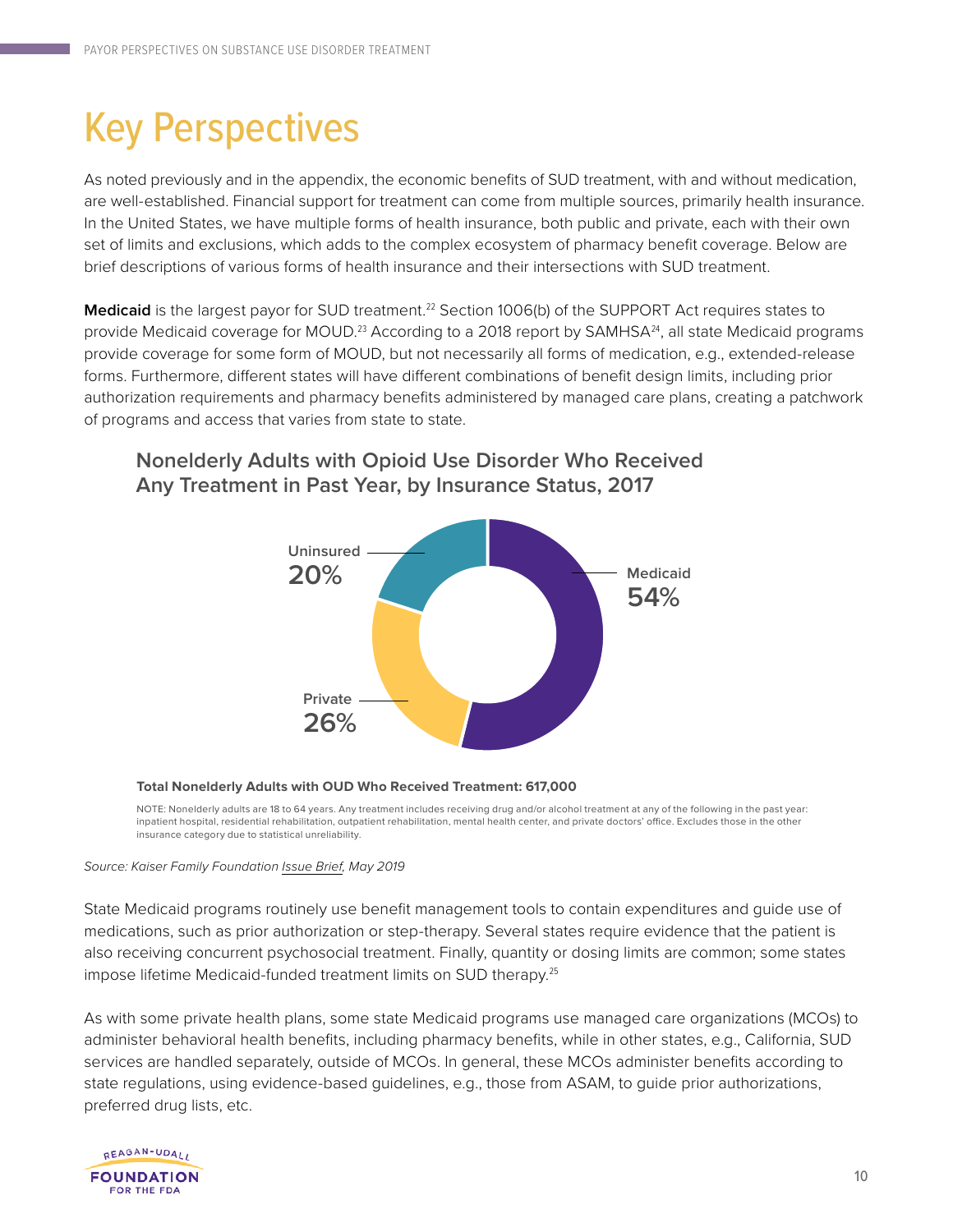Looking ahead, several states are in the process of developing new and innovative approaches to provide MOUD to their constituents. These include reform of existing pharmacy benefit design, as well as new incentives, programs, and demonstration projects (Section 1115). The 2008 Mental Health Parity and Addiction Equity Act is also providing greater impetus for states to expand coverage and improve access to MOUD.<sup>26</sup>

**Medicare.** In addition to Medicaid, the U.S. Government supports SUD treatment through a combination of Medicare (Part B medical insurance and Part D drug benefit). As the population of beneficiaries with SUD has aged,<sup>27</sup> the Centers for Medicare and Medicaid Services (CMS) is seeing a greater number of Medicare enrollees who are requiring chronic treatment for OUD. CMS coverage policies ensure some form of MOUD is available across all CMS programs. Starting in 2020, Medicare began to cover methadone for OUD and related services furnished by opioid treatment programs (OTP). In addition, all Medicare Advantage prescription drug plans and Medicare Part D plans have at least one MOUD product on a non-branded drug benefit tier. CMS will also cover other OUD treatment services as part of a bundled payment. These services include dispensing and administration of MOUD; substance use counseling; toxicology testing; as well as intake activities and periodic assessments. Additionally, the coverage includes substance use counseling and individual and group therapy services furnished by OTPs, either in-person or via two-way interactive audiovideo technology (telehealth).<sup>28</sup>

Other U.S. Government programs that provide OUD treatment coverage include TRICARE and CHAMPVA, as well as federal block grants and discretionary grants given to state and local governments, the District of Columbia, Puerto Rico, the U.S. Virgin Islands, Pacific jurisdictions, and tribal entities for support of various treatment and recovery support programs.

**Private health plans** are another major source of financing for SUD treatments, albeit one with significant variation in the types of coverage offered. About 180 million lives are covered by an employment-based health plan, and an additional 35 million are covered by an individual plan. The majority of people with employmentbased health coverage are covered under employer-funded, self-insured plans, with the risk assumed by the employer or union and claims processed by a third-party administrator.<sup>29</sup> These plan sponsors have certain latitude in coverage and benefit design by virtue of exemption from essential health benefit requirements. The 2008 Mental Health Parity and Addiction Equity Act and the 2010 Affordable Care Act have helped to improve access to addiction and mental health treatment; however, some treatment services are carved out of health insurance policies and behavioral health plans. As with Medicaid and Medicare, innovations are being tried with the goal of improving access to treatment for individuals with SUD while managing overall healthcare costs.

Payors, whether public or private, must weigh a number of considerations when designing their coverage benefits. In general, payors endeavor to offer the maximum number of benefits while remaining financially solvent. As such, payors have developed several features which they use to implement coverage programs. For SUD treatments, these features may include the requirement for prior authorization, the placement of specific treatments on a formulary or preferred drug list, and the existence of a pre-approved list of providers qualified to prescribe MOUD eligible for coverage under the plan.

Below are descriptions of two of these features.

**Pharmacy and Therapeutics (P&T) Committees** are used by State Medicaid agencies, health plans, and health systems to determine whether to place a medication on their Preferred Drug List or formulary. (Within a health system, the formulary determines what products are available in the facility. Within a payor, formularies

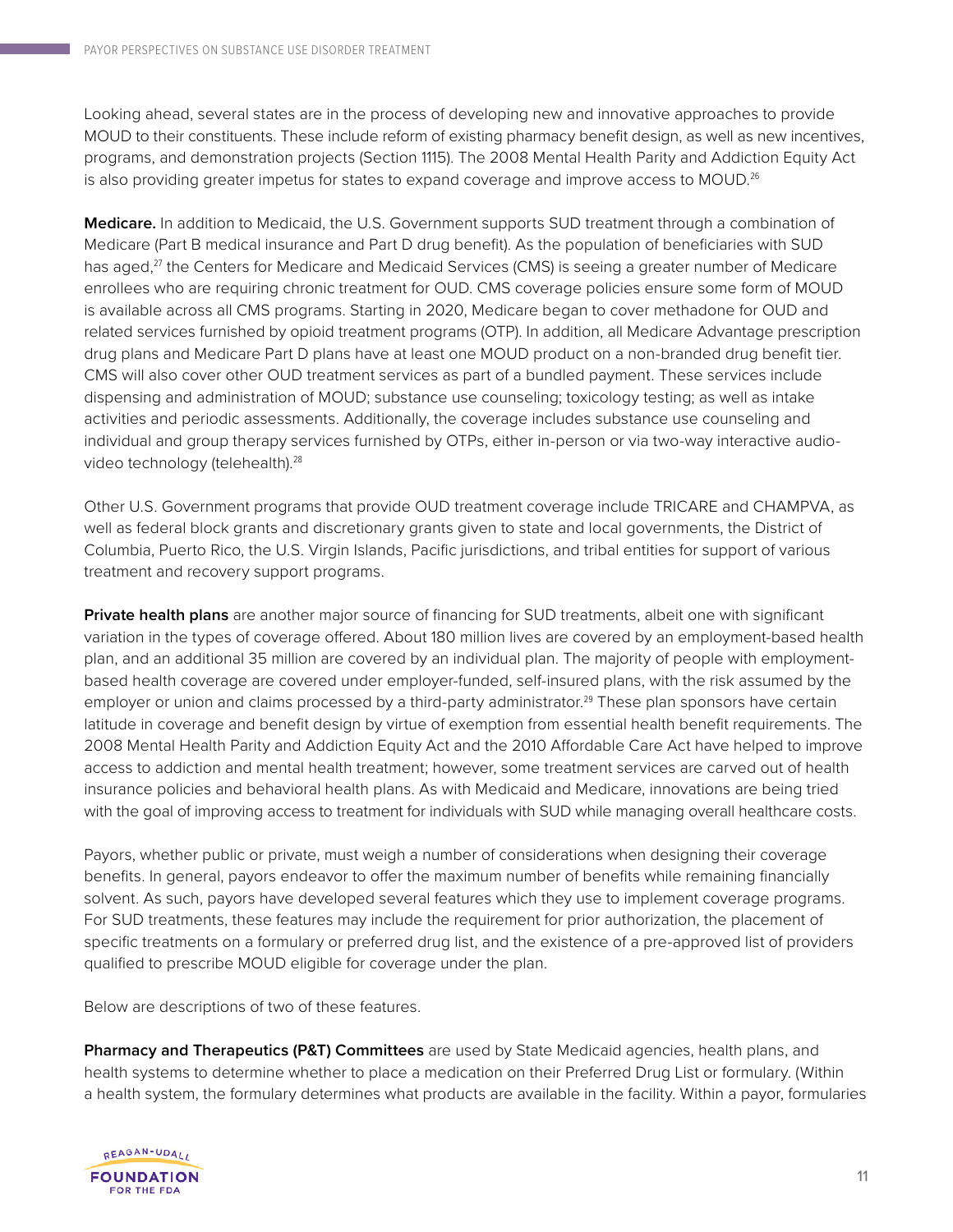determine what drugs will be eligible for coverage under a health insurance plan.) Factors that a P&T Committee may consider include treatment efficacy, cost-effectiveness and cost offset, relevant policies and regulations, and ASAM guidance.

**Pharmacy Benefit Design** shapes access to pharmacotherapy. Initial coverage decisions for new treatments are a consideration with benefit design such as formulary placement, prior authorization, quantity or dosing limits, step therapy, etc. Each of these design parameters (some of which are described below) influence MOUD access and uptake—protecting against fraud and abuse and preserving plan resources, but potentially limiting individual access.

- Absence of a specific MOUD intervention on a payor formulary severely limits plan coverage for the medication. Placement on a less-preferred formulary tier requires a higher co-pay or co-insurance contribution from the enrollee, which may limit access.
- Prior authorization may require documenting the presence of specified conditions to authorize coverage for MOUD or a type of MOUD.
- Step therapy may require treatment failure of one or more interventions prior to authorizing coverage for a specific treatment.
- Quantity or dosing limits narrow insurance coverage to certain amounts of medication.

While not technically part of the pharmacy benefit coverage ecosystem, access to MOUD is impacted by state and Federal government regulations and policies. These regulations may be designed to lessen fraud, misuse or abuse of substances, whether licit or illicit, ensure that health providers and recovery support programs are qualified to provide treatment services, and/or intended to ensure a minimum standard of care within the state, whether provided by private plans or state-level Medicaid programs.

One commonly cited regulation which has recently undergone revision is enshrined in the Drug Addiction Treatment Act of 2000 (DATA 2000) legislation. Under this legislation, doctors or other prescribers intending to prescribe buprenorphine are required to complete online training and register with the Drug Enforcement Administration (DEA) to receive their "X-waiver." This requirement limited the pool of practitioners allowed to prescribe buprenorphine to those willing to undergo the training and registration process. In April 2021, the Department of Health and Human Services issued new guidelines which allow practitioners who simply file a "Notice of Intent" to treat up to 30 patients with OUD using buprenorphine without having to make certain training-related certifications.30

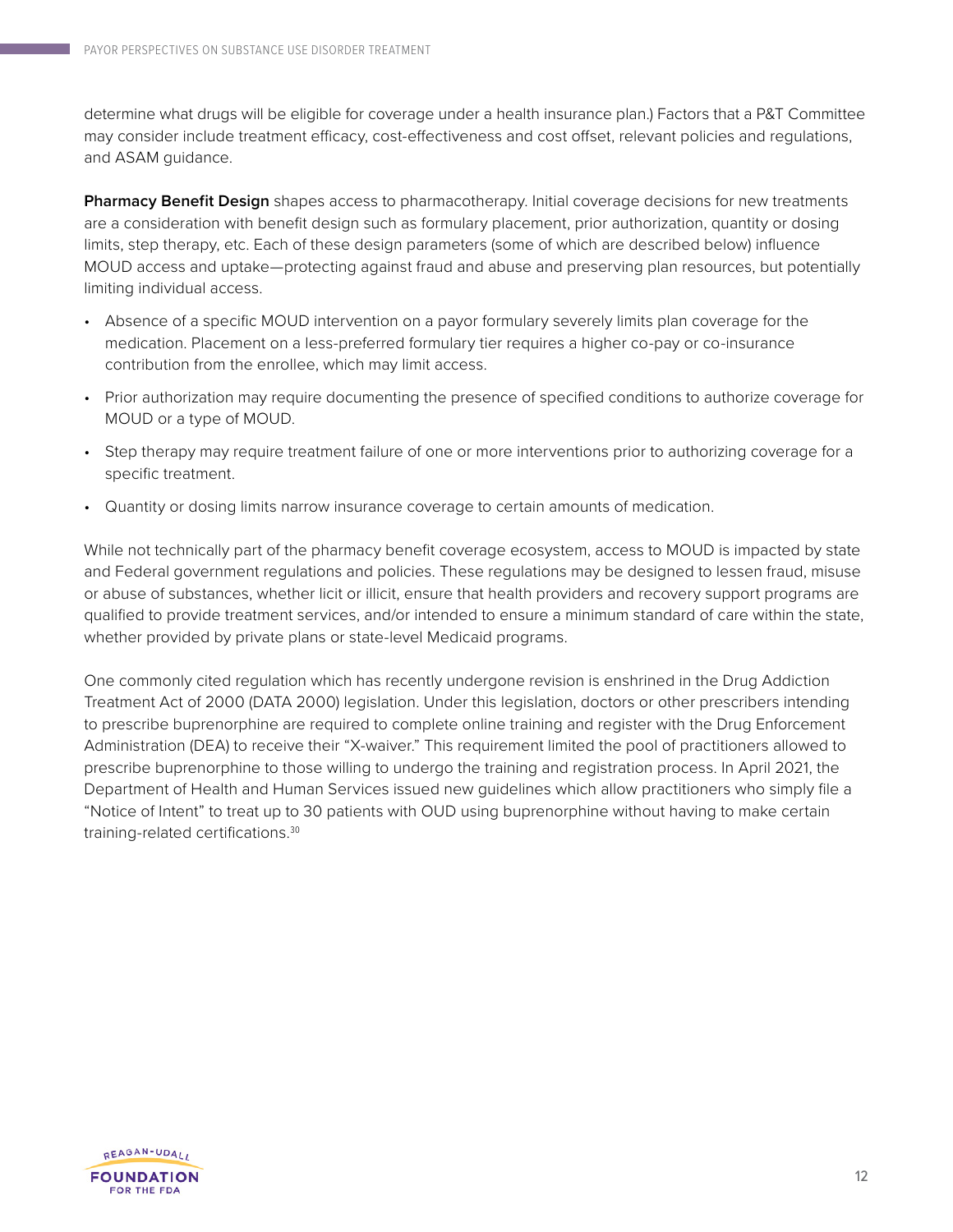## **Methodology**

To gain a better understanding of the uptake of existing medications to treat SUDs, primarily MOUD, the FDA Foundation convened virtually a small group of stakeholders to share their perspectives on and experiences in SUD treatment. The group of 34 experts consisted of clinicians, health economists, individuals in recovery, treatment providers, and a variety of payors, as well as FDA and FDA Foundation staff. Among the payors, we had experts representing the experiences of large health insurers, employer-based plans, MCOs, state Medicaid agencies, and CMS. No representatives of regulated industry (e.g., pharmaceutical or medical device companies) participated in the discussion.

The meeting started with a few scene-setting presentations from clinicians, patients, and economists and then followed with an approximately 3-hour interactive dialogue. A series of questions, organized by theme, was used to structure the dialogue (see text box).

The participants provided their views and experiences. To encourage honest and candid discussion, the meeting followed "Chatham House Rules."<sup>31</sup> Thus, no specific comments are attributed to any one person. After the meeting, the key takeaways were compiled and shared with the participants for their review and comment. Participants represented their own views reflecting on their personal or professional experiences. No attempt was made to corroborate or verify their statements.

#### **Patient Identification**

Are there specific clinical or behavioral signs (from a payor or provider) perspective that a patient is on the road to developing a SUD? Is this approach similar for stimulant use disorder?

What about polysubstance use? Is polysubstance use identification and/or treatment viewed differently from monosubstance use?

### **Discussion Questions**

#### **Coverage Decisions/ Parameters**

What criteria do payors use when determining which program, digital therapeutic, medication or therapy to include as a covered benefit? What evidence of benefit do you like to see?

How do payors define treatment success? How does medication labeling impact these considerations?

In the absence of approved treatments for stimulant use disorder, is there reimbursement for use of medications 'off-label'?

How is device-assisted therapy (neurofeedback, prescription digital therapeutics) viewed?

Is there a consensus among payors that SUD is a chronic disease? Do payors have anticipated treatment duration periods? If so, can clinicians request extensions? Are there limits to the extensions?

#### **Benefit Design**

What factors influence step-therapy approaches, such as requiring (or recommending) one type of treatment (such as MOUD over counseling/other interventions)?

Do payors authorize treatment of physical symptoms due to SUD (loss of weight, dental problems, heart conditions) separately from treatment of underlying mental health issues (depression, anxiety, aggression, mood swings, attentiondeficiet hyperactivity disorder)?

#### **Multi-Payor Environment**

In other areas of health insurance, CMS benchmarks approximate 'standards' for payor approaches. Is that true in SUD treatment?

How do payors navigate beneficiary/ covered lives transition among plans (e.g., are there grace periods as a patient moves from Medicaid coverage to commercial insurance)? Is there anything unique in approach-totransition for individuals with SUD?

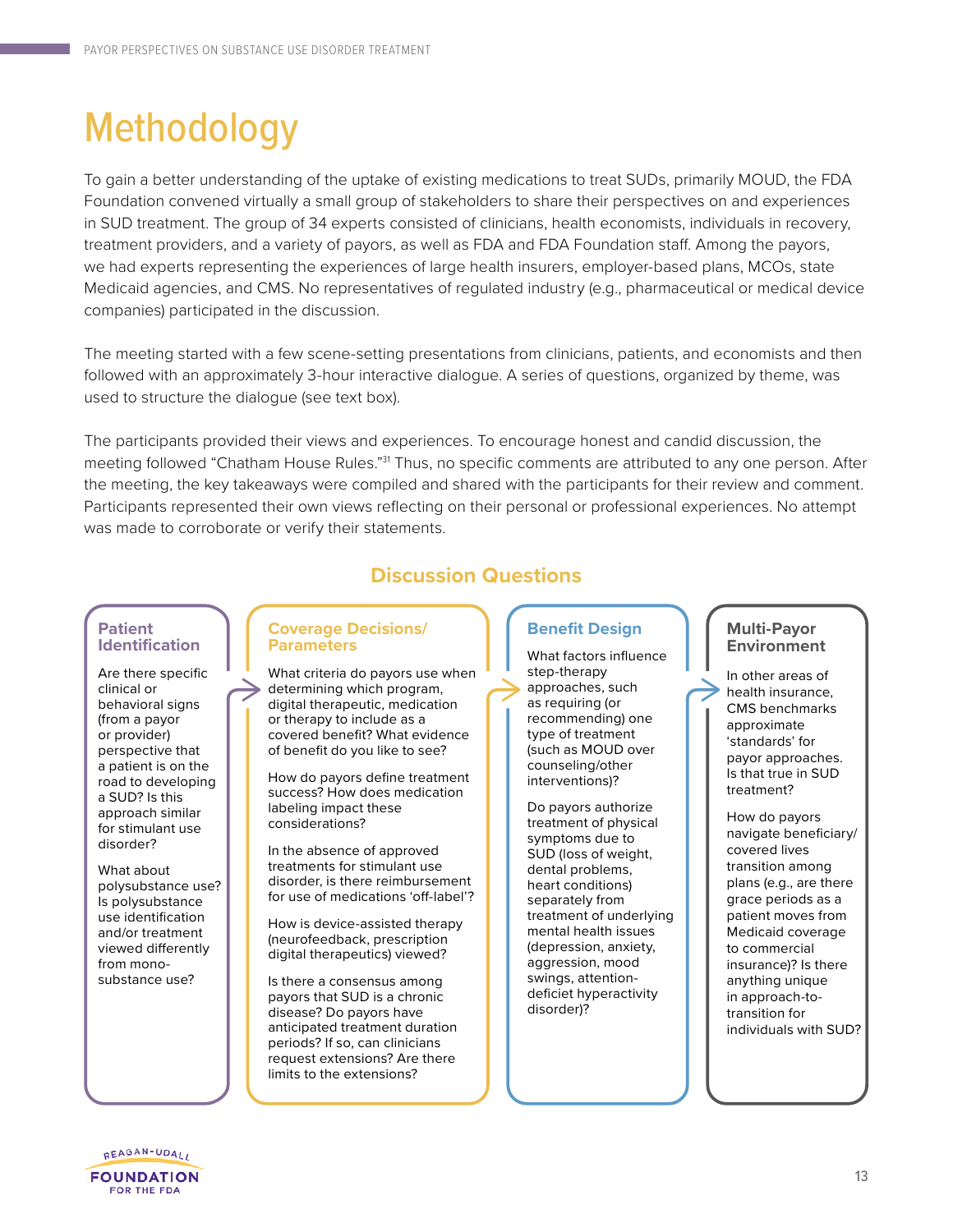## Payor Perspectives and Insights Gathered

The following are the highlights and emerging themes expressed by participants.

### **Impact of FDA Labeling on Payor Decisions**

FDA does not have an explicit role in setting payors' policy, but the Agency's work distinctly shapes that policy. FDA-approved labeling is the initial starting point for discussions regarding whether to add a specific medication to a payor's covered drug benefits. Then the level of specificity in product labels—e.g., indications, dosing, and duration of pharmacotherapy—may be reflected in drug benefit design. Because of this influence, to the extent that FDA labeling can reflect the "lived experience" of individuals with SUD, the more likely that the treatment coverage parameters will align with that lived experience.

Factors beyond the FDA-approved label animate coverage and benefit design decisions, particularly as more evidence and experiences are gathered. Many payors require a formal review process to expand coverage to newly approved products. Thus, new product coverage decisions may lag FDA approval by several months. For example, coverage decisions may require convening a payor's P&T Committee, which typically meets on a regular schedule, e.g., every six weeks or quarterly. Alternatively, the payor and product sponsor or manufacturer may need to conduct contract negotiations, which can also take several months. Each of these processes takes place prior to providing coverage for any products to the enrollees/beneficiaries of the health insurance plan. To expedite such decisions, parties should share relevant evidence-based, non-promotional information as soon as possible, prior to FDA approval.

The payors' views of a medication can also evolve over time as additional evidence is made available, e.g., additional clinical trials, required post-marketing studies, or analyses of real-world data. In addition, various State and Federal level requirements for commercial insurance plans may introduce complexity. For example, according to one roundtable participant, nine states still require prior authorization of MOUD.



### **Factors Influencing Coverage and Benefit Decisions**

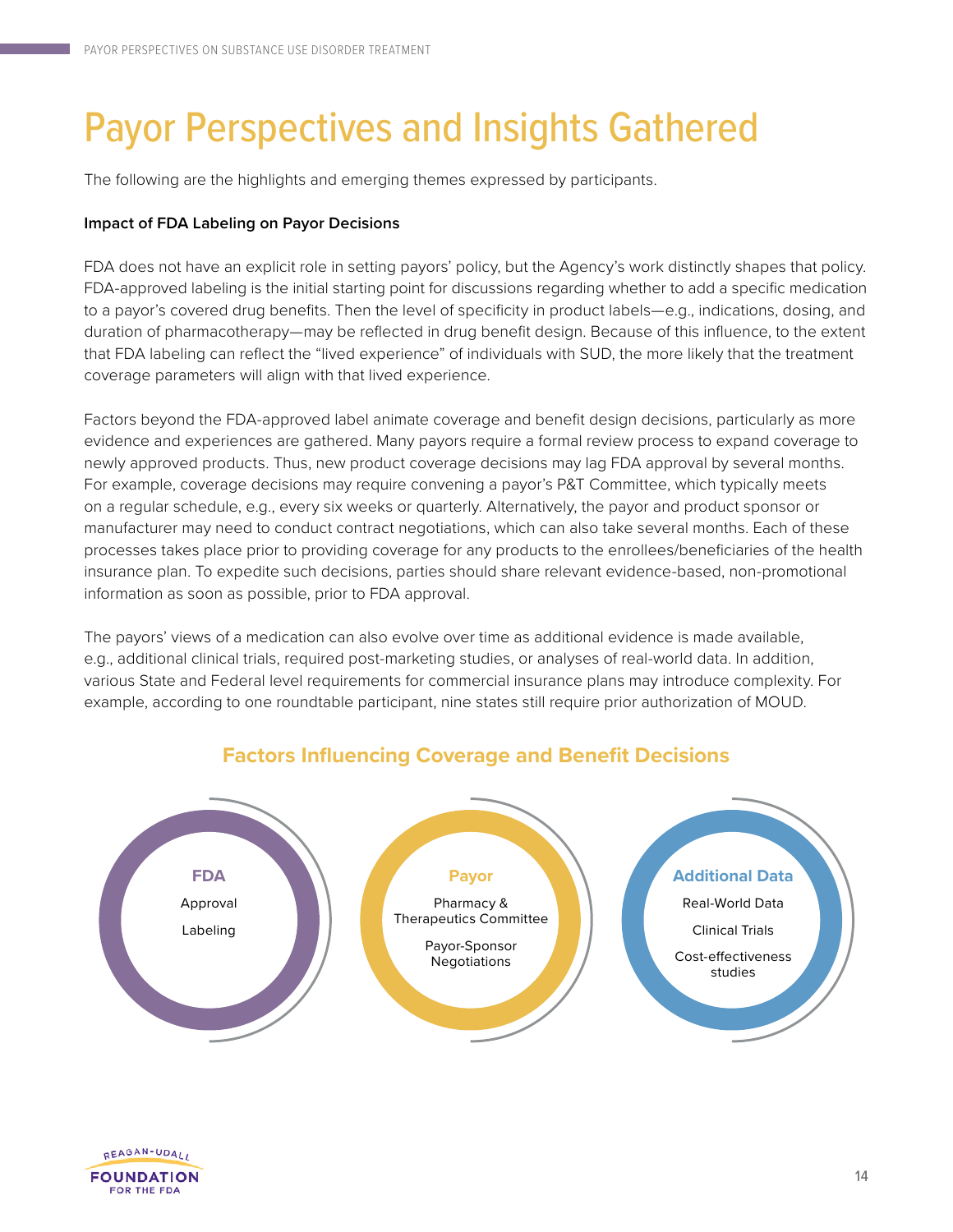If payors are uncertain about a new product's benefits, initial coverage and benefit design parameters are more likely to align closely with the FDA label and not allow for deviations in use. Where stronger uncertainty exists, coverage and benefit parameters may be more limited than the FDA label. As more real-world data become available, payors and sponsors have an opportunity to reflect "lived experience" by introducing more innovation in payment design, such as initiation of pharmacotherapy in the ED as noted previously. Similarly, real-world data for pharmacotherapy can stimulate or help to expand additional benefit design changes or new innovations. Clinical study of already-approved medications can lead to payor support and adoption of benefit design incorporating new clinical guidelines/practice prior to FDA approval of a new indication. FDA labeling could also potentially influence provider payment design.

For example, participants in the roundtable observed that medication for SUD, if indicated, should be initiated as early as possible, including in the ED. Primary care physicians and ED physicians should have the ability and training to prescribe medications for SUD and/or counseling, including the consideration of financial incentives to encourage such action, which some of our participants had incorporated into their insurance benefit design. Participants also observed that lack of access to trained behavioral health professionals, particularly in EDs and in underserved parts of the country, is another reason why only a fraction of individuals with SUD have access to medication for SUD. A small, but increasing, number of both public and private payors are creating financial incentives for providers who initiate pharmacotherapy during ED visits. Recent changes in practice guidelines should enable this shift to gain momentum. Participants stated that clear FDA labeling that indicates that the immediate start of MOUD in ED settings (where the applicant has supported with requisite evidence) may further adoption of this approach.

### **The Shifting Payor Environment**

Beyond personal health impacts, individuals with SUD are costly from a societal perspective, particularly lost productivity, quality of life, and premature mortality (see [Appendix\)](#page-17-0). Economic studies indicate that the benefits of treatment, particularly pharmacotherapy, significantly outweigh its costs over the long term. Thus, continued innovation in new pharmacotherapies that lead to measurable improvements should be considered a good investment.

Individuals in recovery often transition from one type of insurance program to another, e.g., Medicaid to private plans, between private plans, prison health care to Medicaid or private plan, fee-for-service to managed care. Furthermore, the population of individuals with SUD is starting to age, reflected in increasing numbers enrolled in Medicare. A significant number of individuals have dual coverage of Medicaid and Medicare.

Poorly coordinated transitions between programs, abrupt changes in benefit design, and sudden increases in out-of-pocket expenses can lead to gaps in treatment and potentially trigger relapse, which can result in increased overall healthcare expenses (in addition to the obvious trauma to the individual and their families). Well-coordinated handoffs from one type of coverage to another help minimize relapses and lower costs. As an example, an enrollee in a health plan supported by Employer #1 has been successfully using MOUD and plans to accept an offer of employment from Employer #2. If Employer #2's health plan requires documentation that counseling alone was not successful prior to authorizing coverage of MOUD, requiring the enrollee to experience a counseling-only treatment failure, i.e., a relapse, it would be counterproductive both for the patient and the employer. Labeling emphasis on adherence may also be helpful in underscoring the chronic nature of SUD pharmacotherapy and the need for smooth transitions to minimize disruptions.

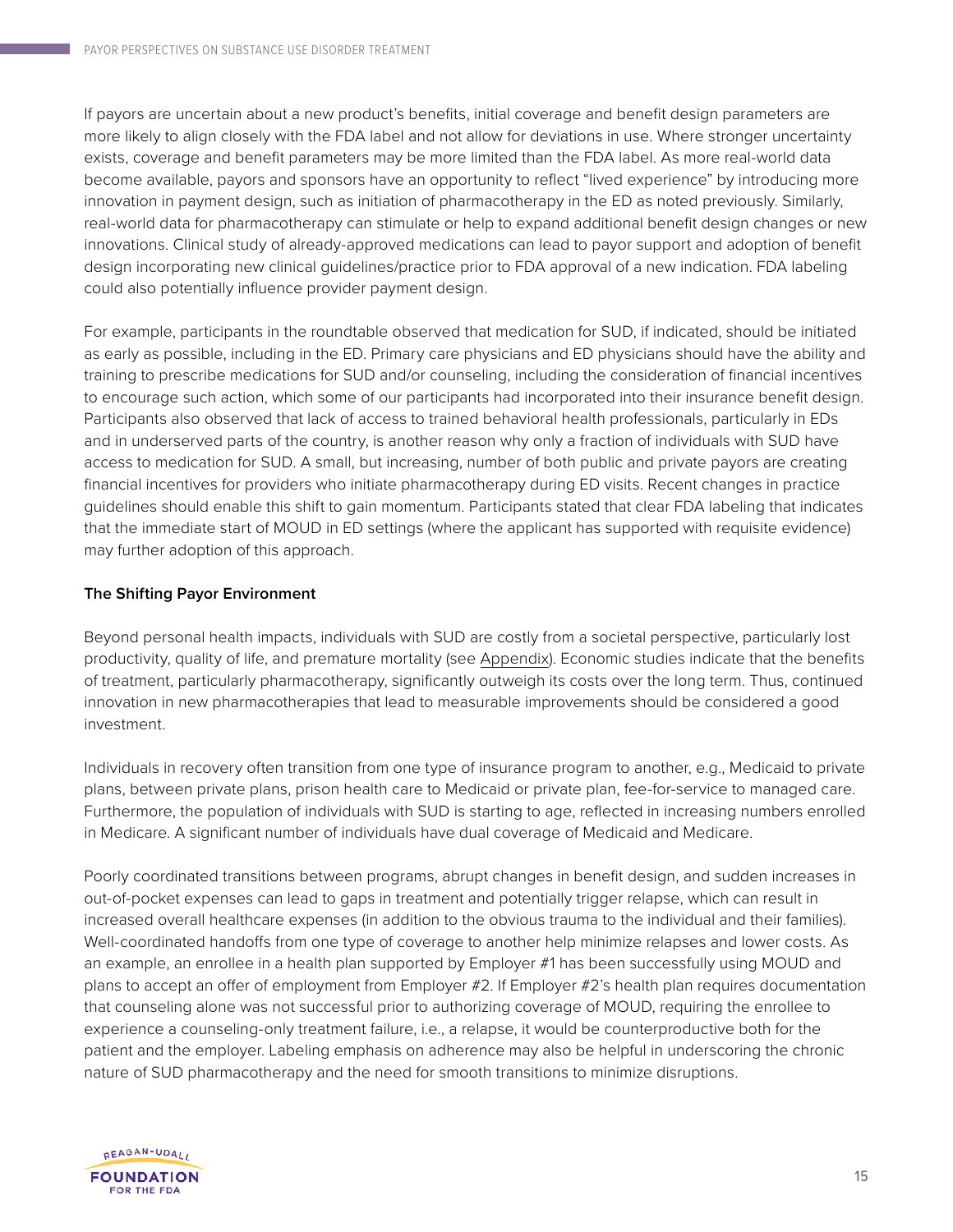

**Smooth Transitions** between health plans lead to:

- Continuity of Care
- Fewer relapses
- Lower costs

**Poor Transitions** with significant changes in benefit design can lead to:

- Treatment gaps
- Relapses
- Higher costs

#### **Benefit Design**

Pharmacotherapy is commonly combined with psychosocial treatment, and some payors may require such treatment before approving pharmacotherapy. Lack of coordination between medical and drug benefit design can make meeting such requirements more complicated. Benefit design is not always accommodating to the individualized, and chronic, nature of SUD. According to one participant, pharmacotherapy (MOUD) is reaching only about 30 percent of individuals with OUD. This gap in pharmacotherapy is partly attributed to benefit design stipulations. In the past, prior authorizations, treatment limits, restrictive refill requirements, or restrictions on treatment coverage for new covered lives/beneficiaries have delayed or disrupted treatment, despite the documented medical and economic benefits of providing treatment.

These practices are increasingly being phased out, although Medicaid programs in nine states still require prior authorization, and restrictions on adolescent coverage and lifetime prescription limits still exist in some cases. Step therapy is no longer common in SUD, but quantity or days-supply limits or special prescription requirements also create coverage barriers. For example, due to restrictions on quantity, patients may be forced to refill their prescription on a weekly basis, rather than a 30-day supply, with each weekly visit requiring a separate co-pay, thus driving up out-of-pocket costs. A pro-rated co-pay may minimize this impact.

According to a few participants, while the benefits of pharmacotherapy and the need to treat SUD as a chronic disease are largely accepted in the community, the stigma of SUD still persists among some public and private payors (as well as some providers), which may influence coverage limitations and benefit design. As mentioned above, states, in some cases, put in place these policies, rather than the health plans themselves. For example, contingency management—the provision of small incentives to patients as a reward for following their treatment plan—may be restricted or prohibited by state policy. While FDA does not have a role in the adoption of contingency management, when it is possible for the FDA labeling to provide clear prescribing guidance, this can perhaps discourage such restrictive policies by emphasizing the positive benefits of consistent medication in preventing relapses.

Finally, while not a benefit design per se, some participants noted that low reimbursement rates, training requirements, stigma, and other disincentives have led to fewer qualified providers and treatment programs, in turn limiting access to quality treatment.

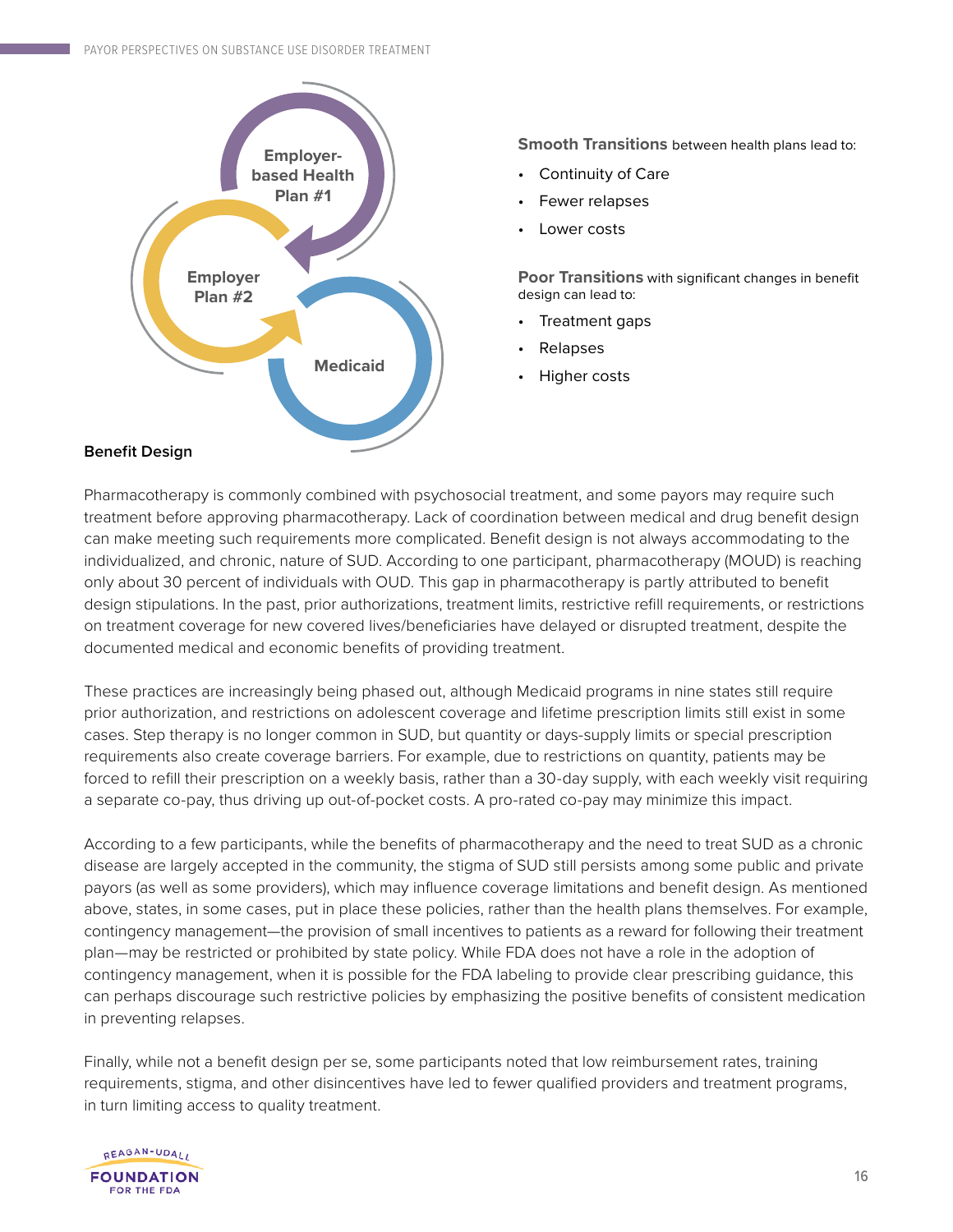## **Conclusions**

The investment of health plan or pharmacy benefit dollars in specific medications is a question informed, but not directed, by FDA approval. While FDA approval considers a product's safety and effectiveness, payors must consider the range of available treatments (including those not involving medication, such as behavioral therapies and device-based treatment) and the needs of their covered lives/beneficiary population.

As outlined in this paper, clinical endpoints that FDA has used in reviewing and approving SUD medications are not the only endpoints that payors consider when evaluating treatments for policy coverage. Payors consider multiple factors in coverage determination, including whether conditions such as prior authorization or step therapy would be appropriate to help assure appropriate use and appropriate investment of health care coverage dollars.

Shedding light on the nature of those considerations as well as the other factors that influence pharmacotherapy access helps to inform the FDA in its mission<sup>32</sup>, which includes helping to speed innovations that make medical products for conditions such as SUD more effective, safer, and more affordable.

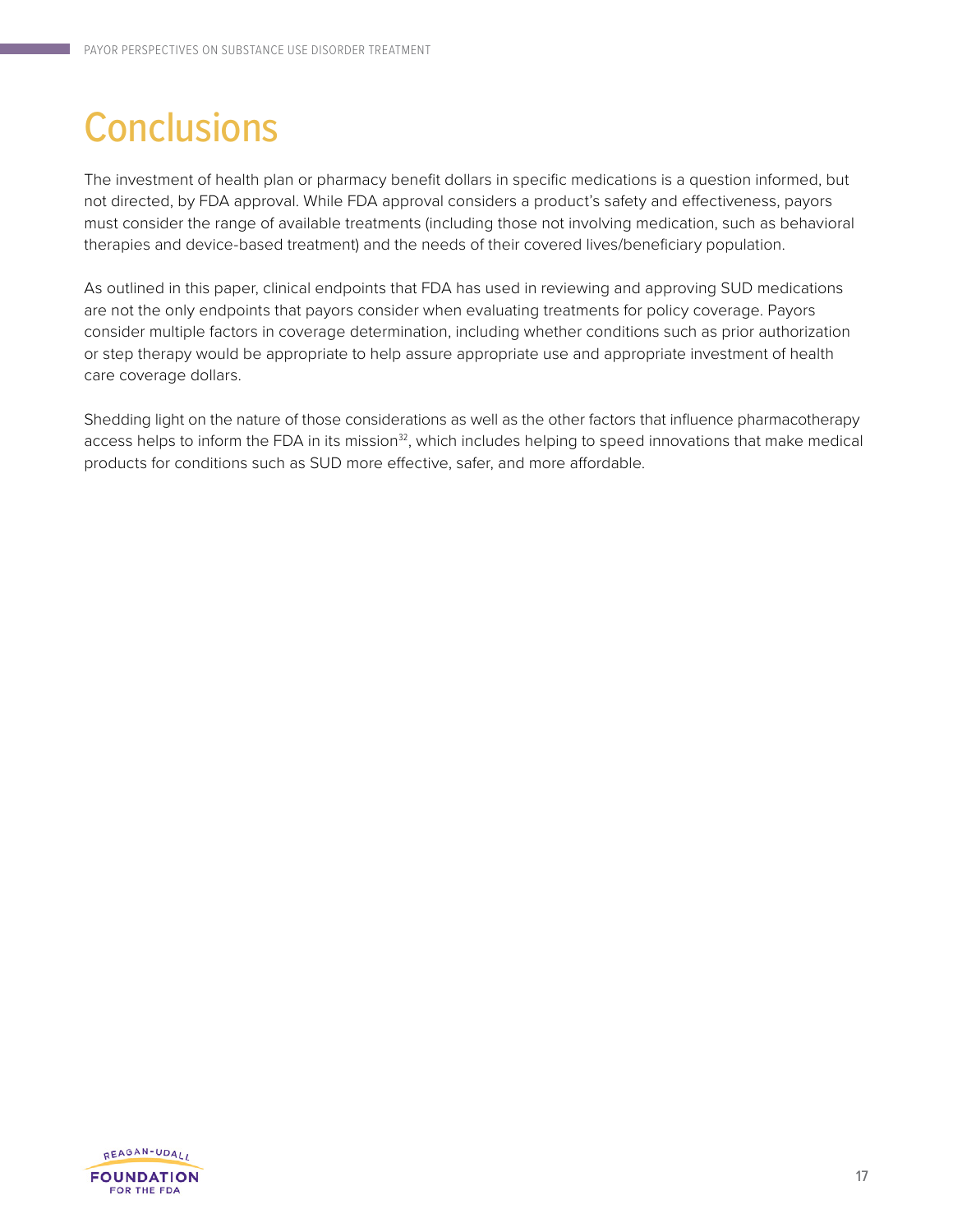### <span id="page-17-0"></span>Appendix ECONOMIC IMPACTS OF SUD

The full economic impact of SUD is not easy to appreciate. In the literature, the majority of economic analyses focus on OUD, with relatively few studies, and of more limited scope, focusing on other types of SUD, i.e., StUD or polysubstance use.

In a 2020 paper, Sean Murphy of Cornell Weill Medical School estimated the annual economic cost to the United States for OUD at \$786.8 billion (2018 USD), consisting of excess healthcare utilization (\$89B), premature mortality (\$603B), reduced workplace productivity (\$64.6B), and criminal activity (\$29.9B). The value of averting or preventing an OUD was calculated to be \$2.2 million from a societal perspective, \$325,125 from a taxpayer perspective, and \$244,030 from a healthcare perspective. The economic costs associated with OUD vary over time and by age of the individual, with peak costs to society during the ages of 35–49 and the peak value of averted OUD associated with the ages of 12 to approximately 40 years old.<sup>33</sup>



*Source: Murphy SM, The Cost of Opioid Use Disorder and the Value of Aversion. Drug Alcohol Depend. 2020:108382*

A more recent paper by Curtis Florence of the Centers for Disease Control and Prevention, using a matched case-control design, pegged the societal costs of OUD and fatal opioid overdose in 2017 at \$1.02 trillion (2017 USD), with most costs associated with reduced health-related quality of life and lost productivity due to premature death, loss of work, or incarceration.<sup>34</sup>

**Economic value of treatment.** A 2016 review of economic evaluation studies, also by Murphy<sup>35</sup>, indicated that pharmacotherapy for OUD is associated with lower total healthcare costs, despite higher outpatient and prescription costs. These costs were largely offset by lower utilization of high-cost services such as visits to the ED and inpatient care. In addition, there were lower criminal justice-related costs. The study concluded that methadone maintenance therapy was the most economically advantageous, but that the cost-effectiveness of buprenorphine and naltrexone, with and without contingency management and other techniques, were promising but not conclusive.

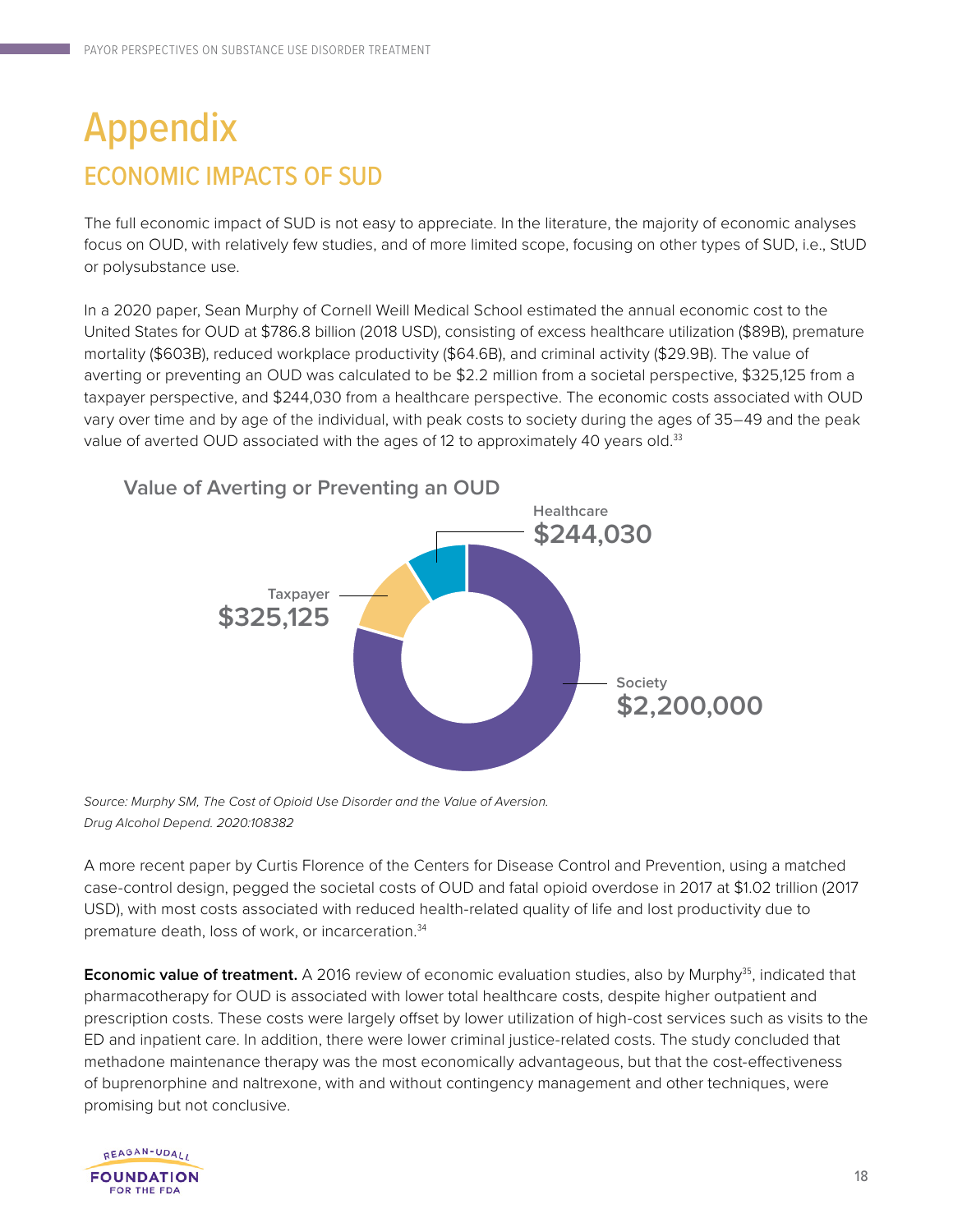Another study by McCollister showed that the cost of medication was modest in comparison to the cost of detoxification, a necessary precursor to MOUD with methadone, buprenorphine or naltrexone.<sup>36</sup> Furthermore, the medication cost of naltrexone extended release was higher than buprenorphine but provider and patient costs for buprenorphine were higher due to higher frequency of visits required. Overall, the per patient costs of these treatments were similar.

According to a study by Reutsch<sup>37</sup>, fewer than 50 percent of all OUD patients receive MOUD of any form, and 40-60 percent of individuals relapse within one year of discharge. Although OUD is generally regarded as a chronic relapsing disorder, treatment non-adherence is a contributing factor, with non-adherent patients relapsing at higher rates, leading to higher costs overall.

Similar analyses calculating the economic impacts of StUD or polysubstance use have not been developed. A limited study indicated that the cost of amphetamine-related hospitalization grew from \$436 million in 2003 to \$2.17 billion in 2015, with approximately half of that cost (\$1.25 billion in 2015) covered by Medicaid.<sup>38</sup> However, this study only addresses healthcare utilization and does not incorporate costs associated with premature mortality, reduced workplace productivity, and criminal activity, which are largely felt at a societal level.

As noted earlier, few economic studies have focused on StUD or polysubstance use, hindering us from appreciating the full impact of SUD, or the benefits of potential treatments. Further analysis of the economic impacts of stimulant/polysubstance use is needed. Such research would help payors and society as a whole properly assess the economic benefits of encouraging treatment of StUD as well as the costs of ignoring StUD in the population.

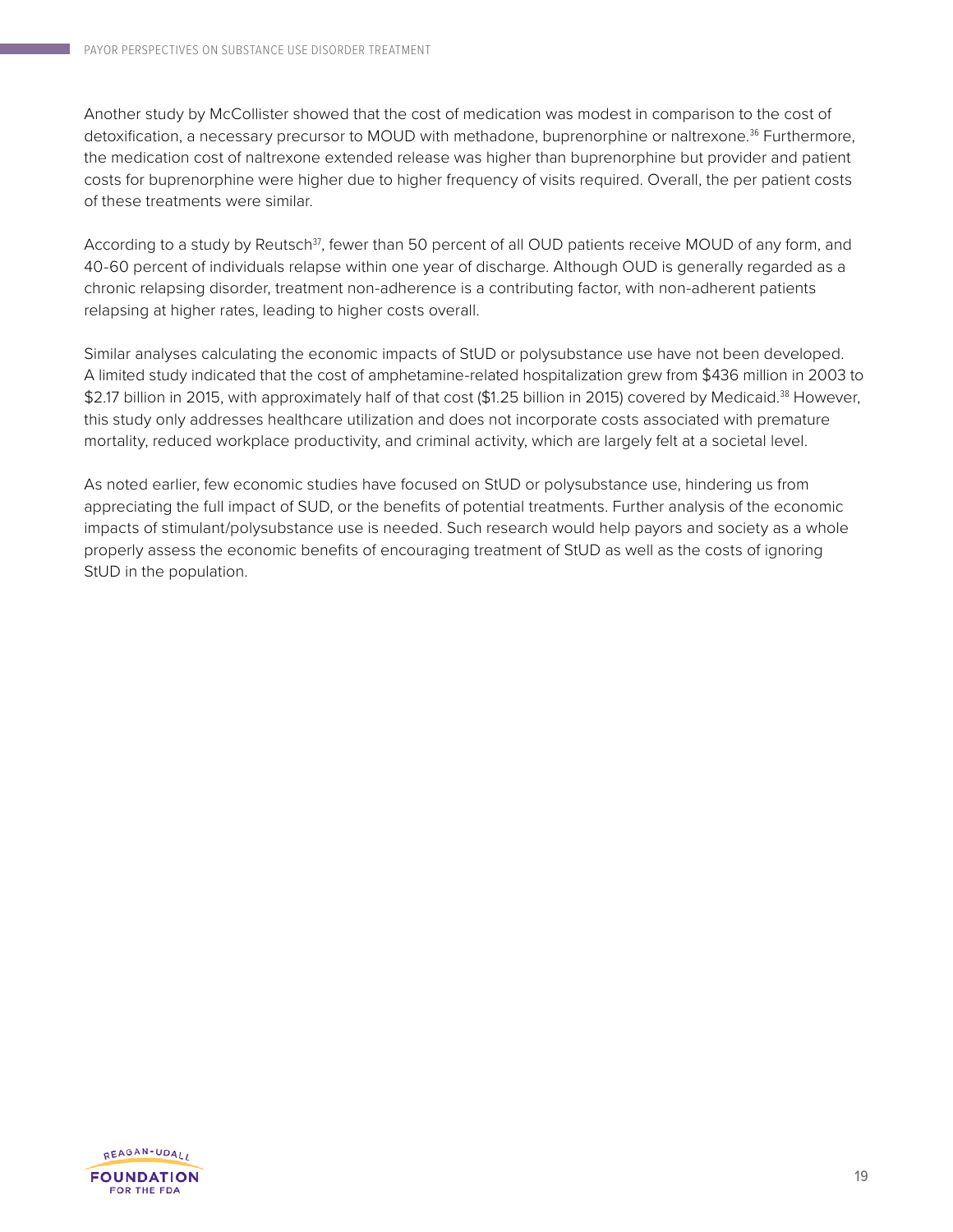### ENDNOTES

- 1. "Drug Overdose Deaths in the U.S. Top 100,000 Annually," Centers for Disease Control and Prevention, National Center for Health Statistics, November 17, 2021. Found at [https://www.cdc.gov/nchs/pressroom/nchs\\_press\\_releases/2021/20211117.htm](https://www.cdc.gov/nchs/pressroom/nchs_press_releases/2021/20211117.htm).
- 2. 42 U.S.C. 290dd-2. Confidentiality of Substance Use Disorder Patient Records.
- 3. Rocky Mountain Poison Control and Drug Safety session on "Prescription stimulants: An under recognized threat to public health" at 2020 Cocaine, Meth & Stimulants Summit.
- 4. FDA-generated figure from the National Survey on Drug Use and Health, 2018; from AR19 Advisory Committee briefing materials.
- 5. Han B, et al. Methamphetamine Overdose Deaths in the US by Sex and Race and Ethnicity. *JAMA Psychiatry*. 2021; 78(5):564–567. doi: [10.1001/jamapsychiatry.2020.4321](https://jamanetwork.com/journals/jamapsychiatry/article-abstract/2774859).
- 6. <https://www.samhsa.gov/medication-assisted-treatment>.
- 7. <https://www.samhsa.gov/medication-assisted-treatment>.
- 8. [https://www.samhsa.gov/medication-assisted-treatment/medications-counseling-related-conditions/methadone.](https://www.samhsa.gov/medication-assisted-treatment/medications-counseling-related-conditions/methadone)
- 9. <https://www.samhsa.gov/medication-assisted-treatment/medications-counseling-related-conditions/buprenorphine>.
- 10. <https://www.samhsa.gov/medication-assisted-treatment/medications-counseling-related-conditions/naltrexone>.
- 11. SAMHSA: 2019 National Survey on Drug Use and Health. Found at: [https://www.samhsa.gov/data/sites/default/files/](https://www.samhsa.gov/data/sites/default/files/reports/rpt29392/Assistant-Secretary-nsduh2019_presentation/Assistant-Secretary-nsduh2019_presentation.pdf) [reports/rpt29392/Assistant-Secretary-nsduh2019\\_presentation/Assistant-Secretary-nsduh2019\\_presentation.pdf](https://www.samhsa.gov/data/sites/default/files/reports/rpt29392/Assistant-Secretary-nsduh2019_presentation/Assistant-Secretary-nsduh2019_presentation.pdf).
- 12. SAMHSA, "Key Substance Use and Mental Health Indicators in the United States: Results from the 2020 National Survey on Drug Use and Mental Health," October 2021. Found at: [https://www.samhsa.gov/data/report/2020-nsduh-annual](https://www.samhsa.gov/data/sites/default/files/reports/rpt29392/Assistant-Secretary-nsduh2019_presentation/Assistant-Secretary-nsduh2019_presentation.pdf)[national-report](https://www.samhsa.gov/data/sites/default/files/reports/rpt29392/Assistant-Secretary-nsduh2019_presentation/Assistant-Secretary-nsduh2019_presentation.pdf).
- 13. Williams AR, et al., "Acute Care, Prescription Opioid Use, and Overdose Following Discontinuation of Long-Term Buprenorphine Treatment for Opioid Use Disorder," American Journal of Psychiatry, Volume 177, Issue 2, 1 Feb 2020, pp 117–124. Published Online:2 Dec 2019. [doi.org: 10.1176/appi.ajp.2019.19060612](https://ajp.psychiatryonline.org/doi/10.1176/appi.ajp.2019.19060612).
- 14. CMS, "The Mental Health Parity and Addiction Equity Act." Found at: [https://www.cms.gov/cciio/programs-and-initiatives/](https://www.cms.gov/cciio/programs-and-initiatives/other-insurance-protections/mhpaea_factsheet) [other-insurance-protections/mhpaea\\_factsheet.](https://www.cms.gov/cciio/programs-and-initiatives/other-insurance-protections/mhpaea_factsheet)
- 15. Dangor G, "'Mental Health Parity' is still an elusive goal in US insurance coverage," [NPR.org](https://www.npr.org), June 7, 2019. Found at: [https://www.npr.org/sections/health-shots/2019/06/07/730404539/mental-health-parity-is-still-an-elusive-goal-in-u-s](https://www.npr.org/sections/health-shots/2019/06/07/730404539/mental-health-parity-is-still-an-elus)[insurance-coverage.](https://www.npr.org/sections/health-shots/2019/06/07/730404539/mental-health-parity-is-still-an-elus)
- 16. American Psychological Association, "Does your insurance cover mental health services?" Oct 10, 2019. Found at: [https://www.apa.org/topics/managed-care-insurance/parity-guide.](https://www.apa.org/topics/managed-care-insurance/parity-guide)
- 17. 42 CFR § 438.920 regulates managed care organizations (MCO) under Medicaid and parity in benefits. This section requires that MCO enrollees must be provided "coverage for services regardless of the delivery system of the medical/ surgical, mental health, or substances use disorder services under the State plan."
- 18. Murphy SM, Polsky D, Economic Evaluations of Opioid Use Disorder Interventions, *PharmacoEconomics*. 2016; 34:863–887. doi: [10.1007/s40273-016-0400-5](https://link.springer.com/article/10.1007%2Fs40273-016-0400-5).
- 19. Reutsch C, Buprenorphine Patients: Subgroup Characteristics and Outcomes, *Am J Manag Care*. 2017;23(6):e172-e179.
- 20. World Health Organization, "Opioid Overdose: Key Facts," August 28, 2020. Found at: [https://www.who.int/news-room/](https://www.who.int/news-room/fact-sheets/detail/opioid-overdose) [fact-sheets/detail/opioid-overdose.](https://www.who.int/news-room/fact-sheets/detail/opioid-overdose)